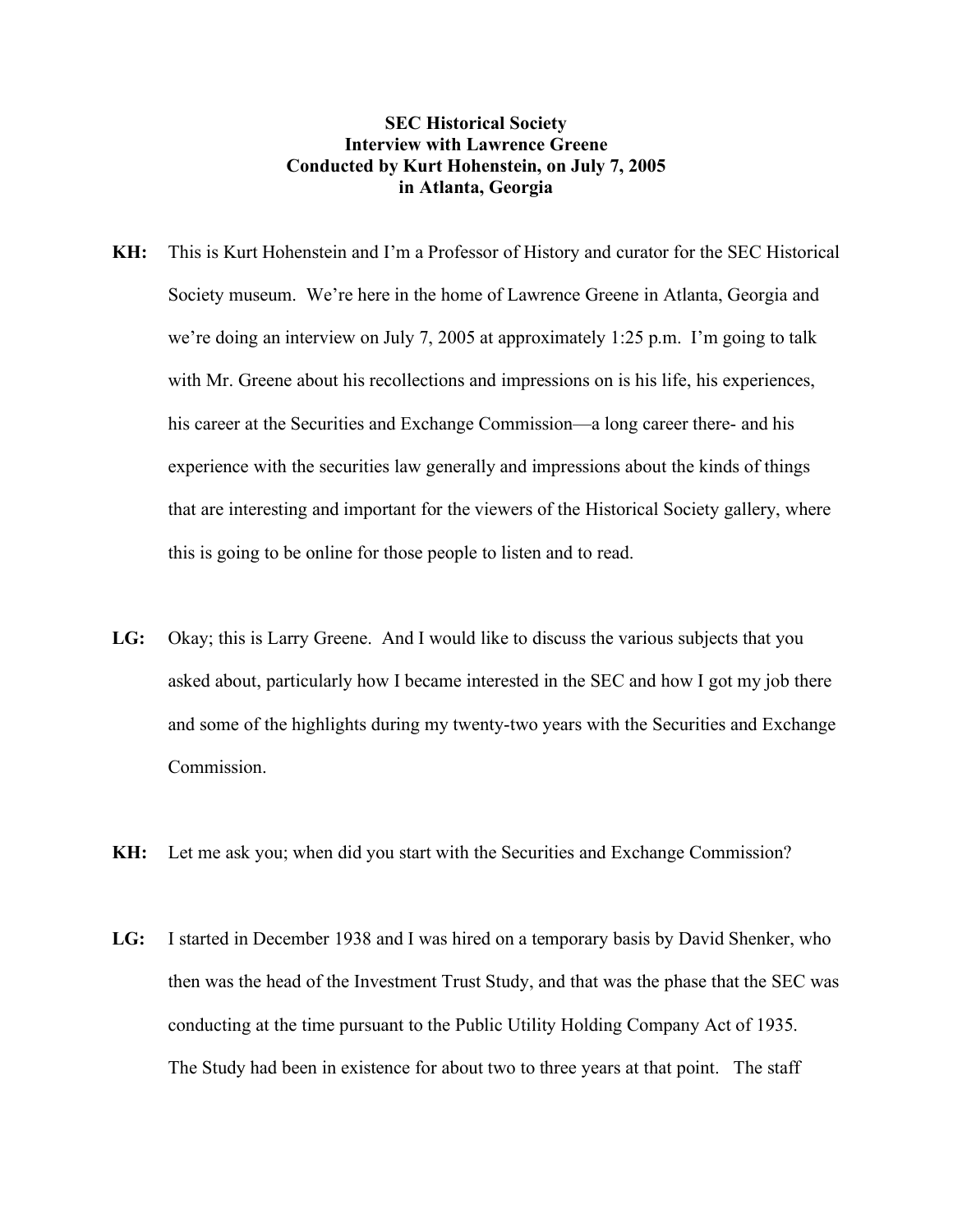started in late '35 to get organized. In December '38, they were near the end of the study and just about preparing drafts of reports to the Congress of their studies and their recommendations and working on a model of a bill to present to Congress.

- **KH:** Tell me a little bit about your background.
- **LG:** I was a graduate of CCNY in New York and New York University Law School.
- **KH:** When did you graduate from the law school?
- **LG:** I graduated from law school in 1933. At law school, I made *Law* Review, I became Notes Editor of the Law Review in my third year. I was offered a position with Professor Tooke—Charles Tooke of NYU, in the municipal corporation field, but I decided I would rather try to get into the practice of law.
- **KH:** Private practice?
- **LG:** Private practice. But it was a very difficult period. This was the height of the Depression, 1933—1934; these were years when it was difficult to get a foothold in the law. However, I was fortunate to get a temporary job with a very well known law firm in New York, Goldwater and Flynn. Flynn was the Edward Flynn who was the Democratic leader in the Bronx, and I worked there on a Section 77-B case. Now that was a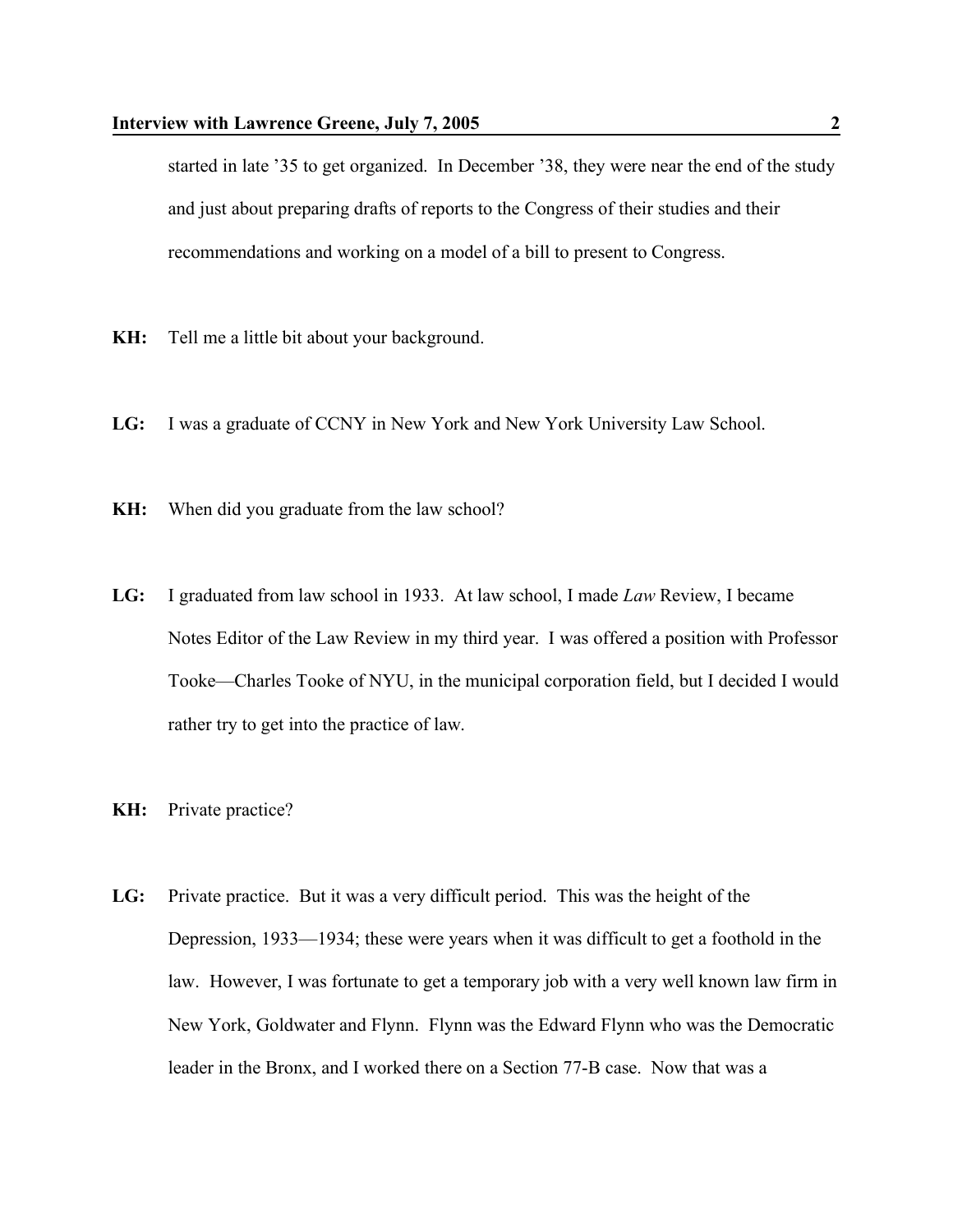reorganization and Section 77-B amended the Bankruptcy Act to permit corporations to come out of bankruptcy and continue as a surviving corporation and business.

So that was fortunate for me because I got some experience on Section 77-B matters. Subsequently, in 1938 I believe, the Chandler Act created Chapter 10 of the Bankruptcy Act, which modified some of the provisions of Section 77-B, improved the way matters would be taken care of and provided for an independent trustee to take care of the bankruptcy.

- **KH:** And then you say you got hired; tell me a little bit—the story—how did you get hired?
- **LG:** By Goldwater and Flynn?
- **KH:** Yes, by them first. And then tell me about you got hired by the folks from the SEC.
- **LG:** I knew some of the people who worked on Section 77-B, good friends of mine, and they recommended me as a former Law Review man who would be helpful to them. I knew it was a temporary job, but then when I left the firm, I asked for a letter of recommendation for my work there, and it just happened that—well let me go back just a minute. I had taken a Civil Service Exam for lawyers; that was I think for the Federal Trade Commission. It had required some kind of a Civil Service Exam. There was a lot of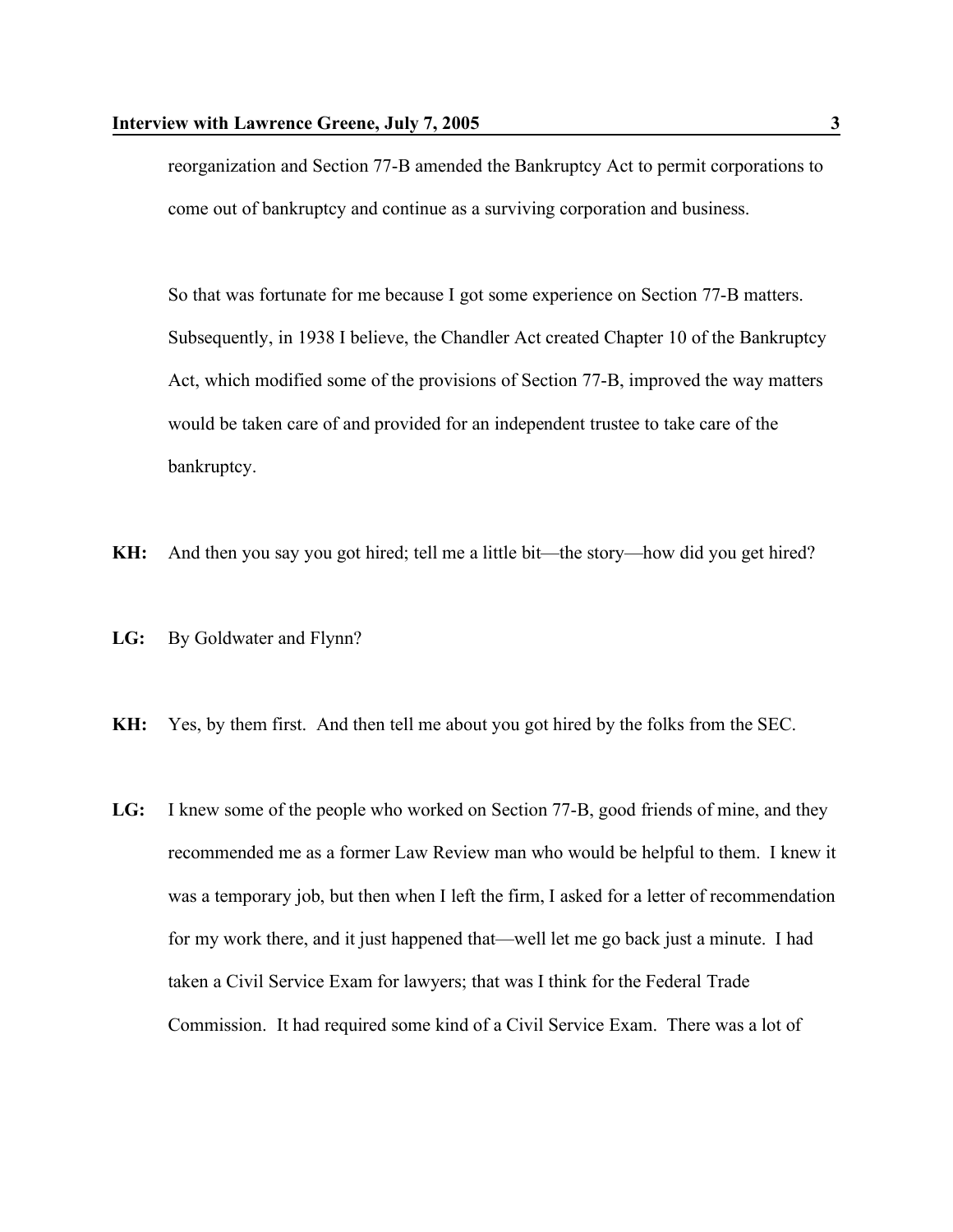criticism at the time that they were hiring lawyers purely on the basis of politics rather than on merit. It so happens that I came out third…

- **KH:** In your exam?
- **LG:** In that exam; so that was some help when I went to Washington to seek employment with some of the agencies there, but it so happened that at that time—this is '38 now—the Public Works Authority was created in the Department of Interior and they needed legal assistance and I applied and I used my letter of recommendation from Goldwater and Flynn, which they found very satisfactory. So I got a job there in the summer of 1938.
- **KH:** With the Public Works Administration?
- **LG:** PWA of the Department of Interior, and it was very interesting. It was something novel and new.
- **KH:** What drew you to Washington to federal service?
- **LG:** Well, I thought that would be an easier career for me because I wasn't able to get a lot of clients in private practice, and I didn't have any industrial or corporate references, so I thought that would be one way. Also, those were the days when a job in Washington with the Internal Revenue Service or the Securities and Exchange Commission or the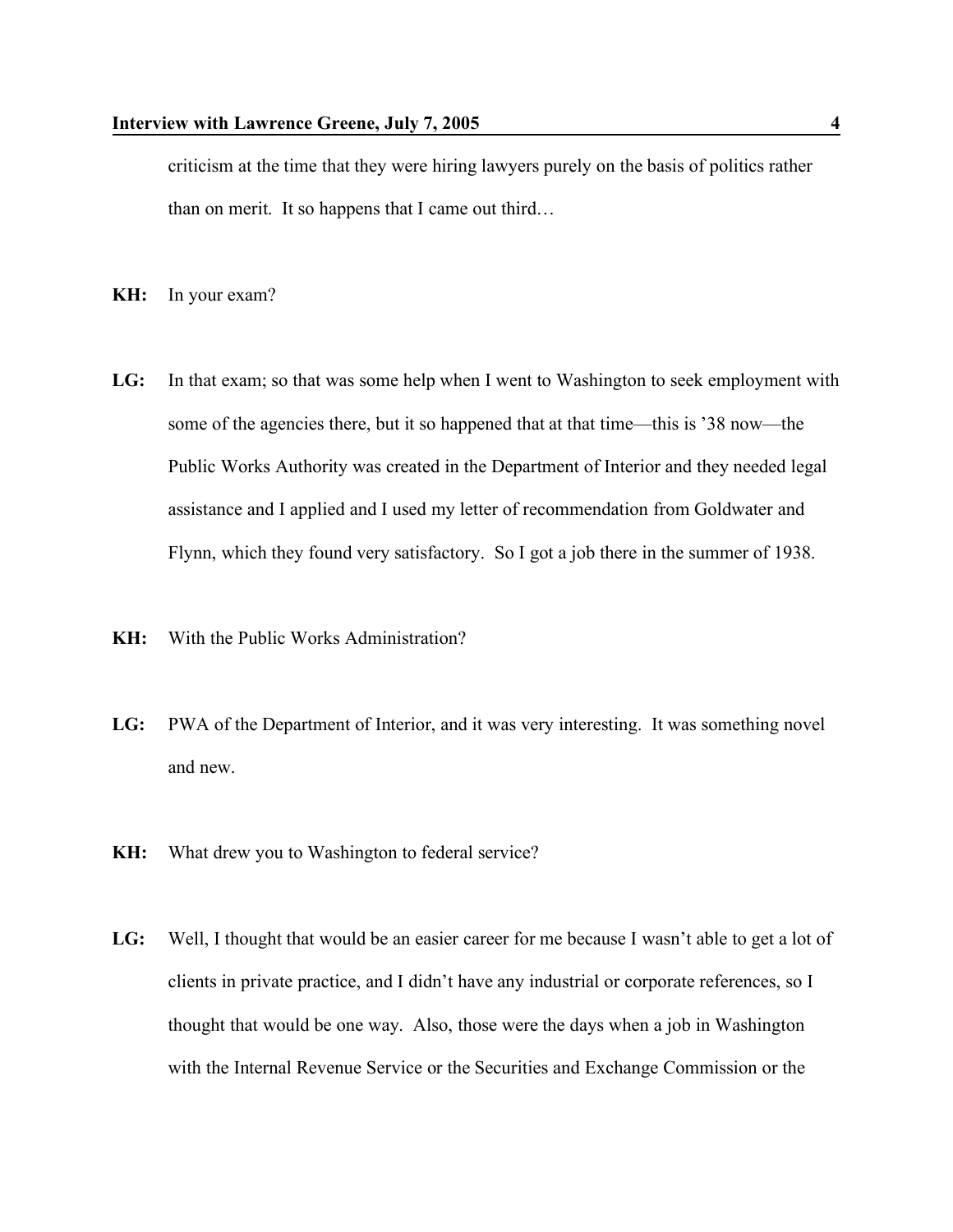Solicitor General Department was one of the highest types of legal positions that one could aspire to.

- **KH:** Tell me a little bit about that; what do you mean? How did it get to be that way? You're talking about something that lawyers understood.
- **LG:** That's right; and at that time if you went to Harvard Law School or Yale Law School or Columbia Law School and you came out at the top of the class and you were on Law Review or one of the other special types of classes that they had, it was a relatively easy decision for a Federal agency. It was, I think, the idea of Felix Frankfurter of Harvard, who was advising as to the legal aspects of various New Deal agencies.

One of the things that people like myself wanted to do was to participate in the New Deal policies and what they were trying to do for the country. It was a time when you wanted to see the country prosper and to get out of its economic failures and that was part of what the Public Works Authority was doing. I did a lot of brief work there and research on various bond issues that they were allocating to the different states.

**KH:** So your attraction to government service wasn't just that you were having some difficulty building a private practice but that you had this genuine desire to be involved in this New Deal?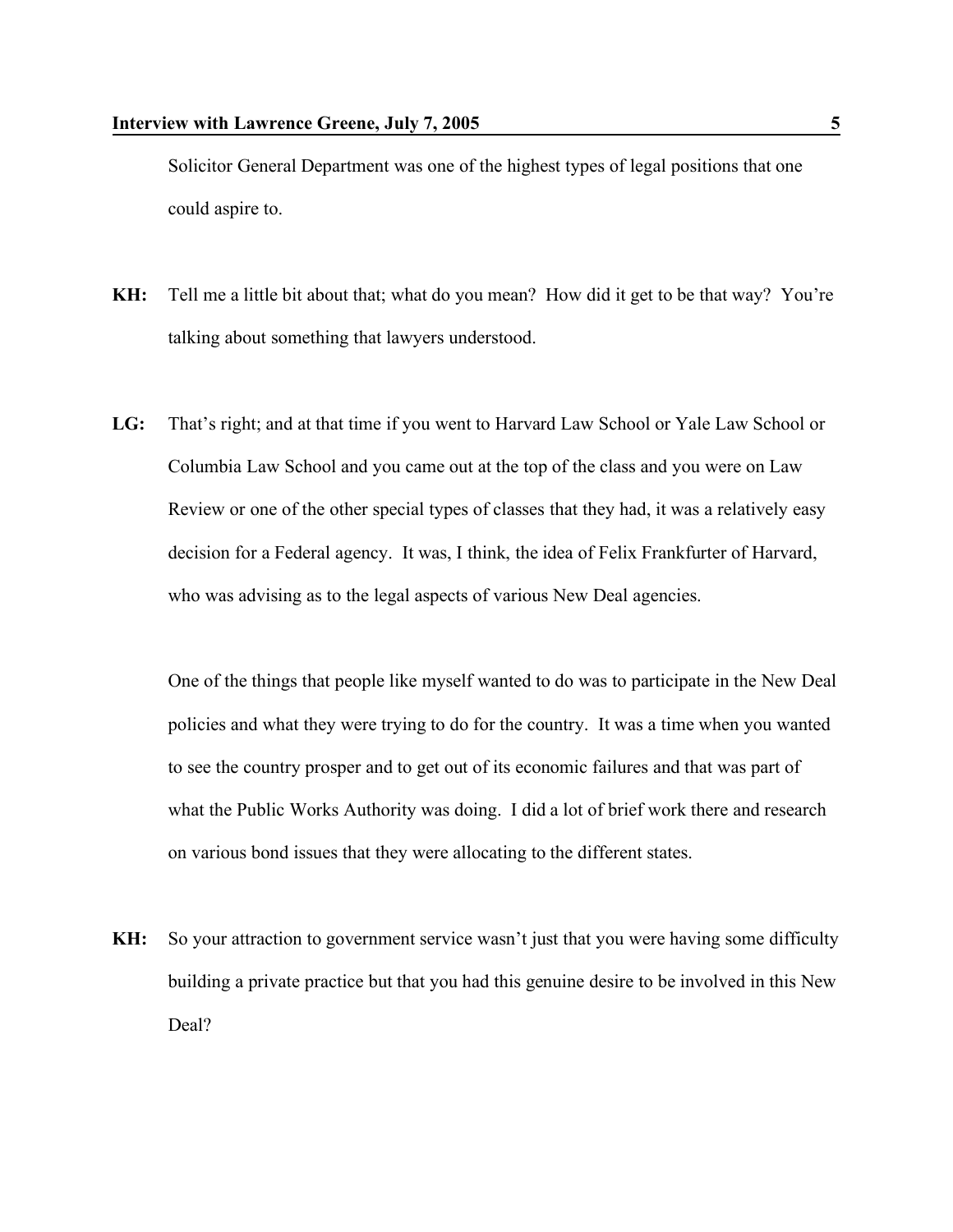- **LG:** Oh, absolutely.
- **KH:** And you were a graduate of New York University Law School, so you didn't have that connection?
- **LG:** But I had so many friends from Harvard and Columbia Law School who also were with New Deal agencies at that time. I asked them for recommendations and references. I mean men like Milton Freeman of Columbia Law School and some other men from Harvard, who were friends of mine, and who were in government at the time.
- **KH:** So this networking really made a big difference?
- **LG:** Yes.
- **KH:** The fact that you knew these people and they were involved and helped you get involved but you all wanted to be involved in the New Deal?
- **LG:** That's right.
- **KH:** This is the hot place to be as a lawyer?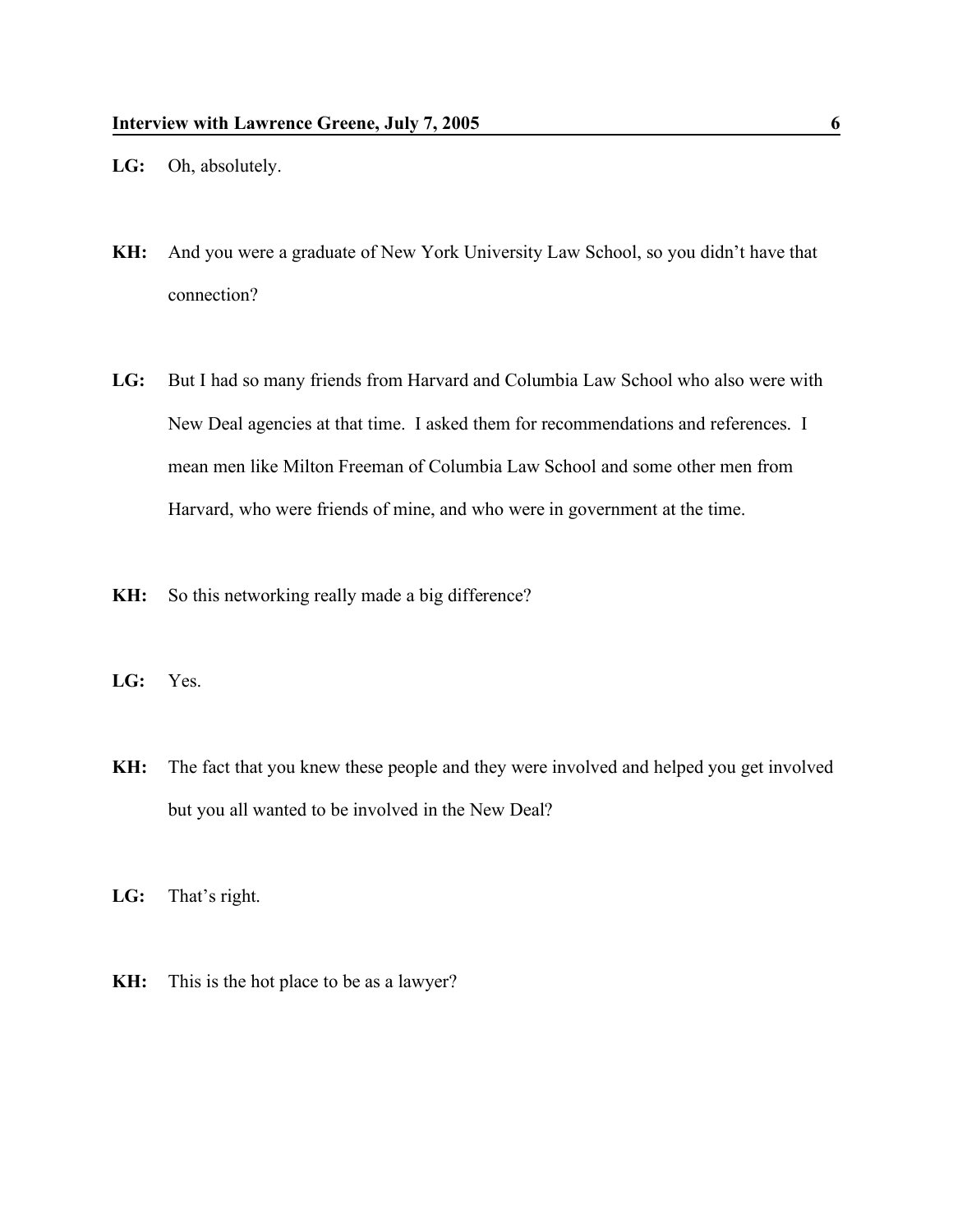- LG: That's right; one of my very good friends who was with the Securities and Exchange Commission left and went to Tom Dewey's office in New York. He was a Republican, but he also had the same attitude of doing well and you remember that Dewey's program was to try to get rid of fraud and corruption in the New York City Government.
- **KH:** Right.
- **LG:** So it was a time when you wanted to be in on what was going on in public service. You were sort of imbued with that feeling and the people you knew, your close friends, people like Harry Heller and Marty Riger, who were then at the SEC, were friends and I knew what they were doing. I wanted to be in on that. Even though I was with the Department of Interior and had a job there with the PWA, I still wanted to be with the SEC because at that time, as I said, there were three aspects of legal work that seemed to be at the very top with the very brightest of the young lawyers.
- **KH:** Sure.
- **LG:** And that was the Solicitor General, IRS, and SEC. And so I tried to get into the Securities and Exchange Commission. A friend of mine also knew David Shenker and I used him as a reference, but apart from that here I was working as an attorney in the government, so it was relatively easy for David Shenker to hire me. At the same time that he took me on, he took somebody else from Philadelphia . The Investment Trust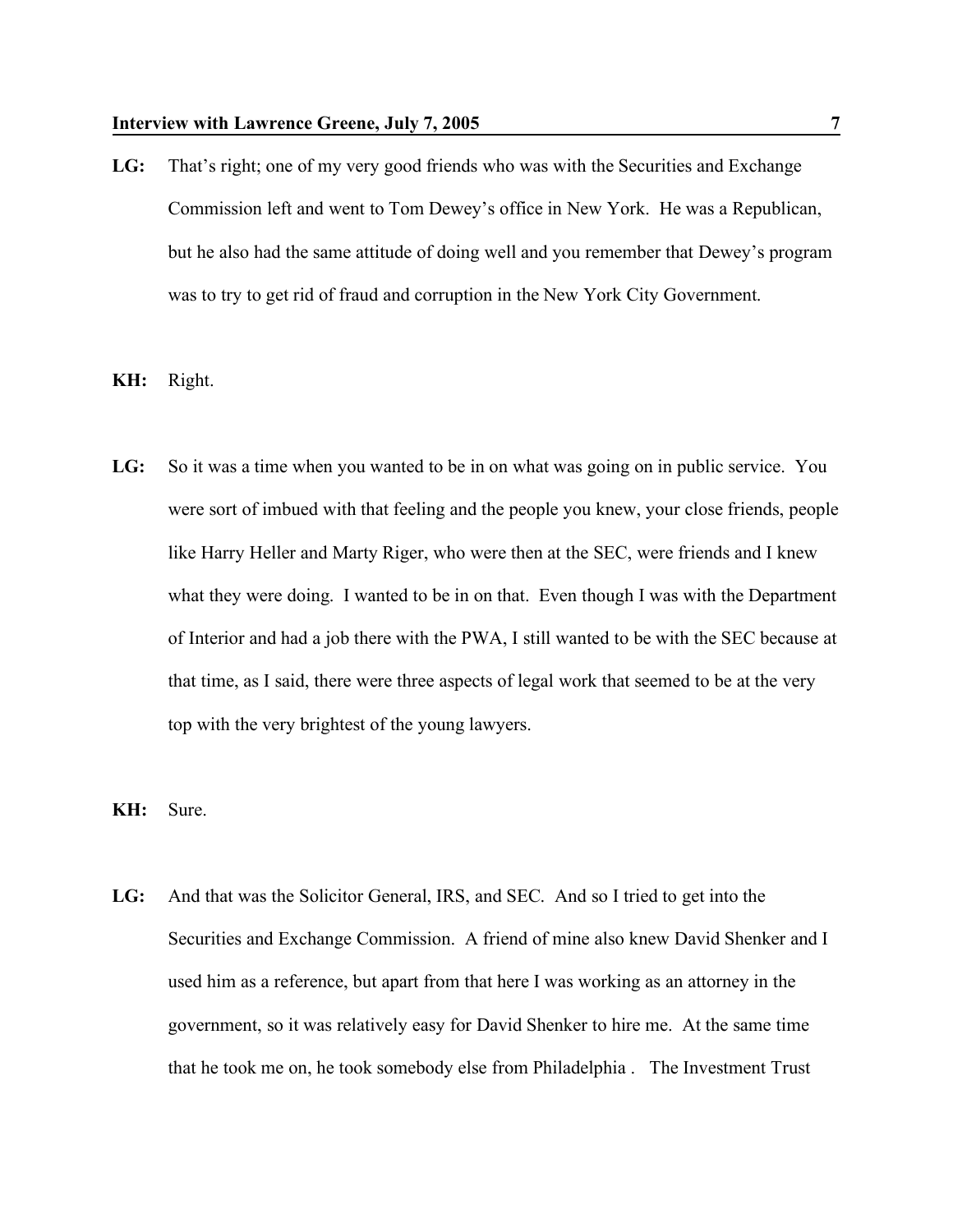Study then was being directed by David Shenker as Chief Counsel and L.M.C. Smith as Deputy Chief Director. I'm trying to remember his name—Lawrence Meredith Clemson Smith; he was a wonderful guy. He was from Philadelphia.

- **KH:** And what did he do?
- **LG:** Dave Shenker was the Director and Smith was Assistant Director and between them they split up the work. Now what they had done was they required investment trusts in the field to file statements with respect to their activities, their assets, and their corporate structure and that sort of thing. And on the basis of all the material that they received from the investment trust industry, they were able to conduct hearings. The objective of their investigation was how the investment trust operated and what were the problems in the industry. Well there were many problems.
- **KH:** What was your responsibility with the Study?
- **LG:** I came just about the time when they were completing all of these examinations and hearings. So I missed a lot of that fun. But I went over all the hearings and my particular area was something called Installment Investment Plans. Those were plans in which investors were induced to make part payments over a period of time. Generally they agreed to make payments over a ten-year period but the difficulty was that during the first year, at the end of the year, they didn't have much to show for their investment because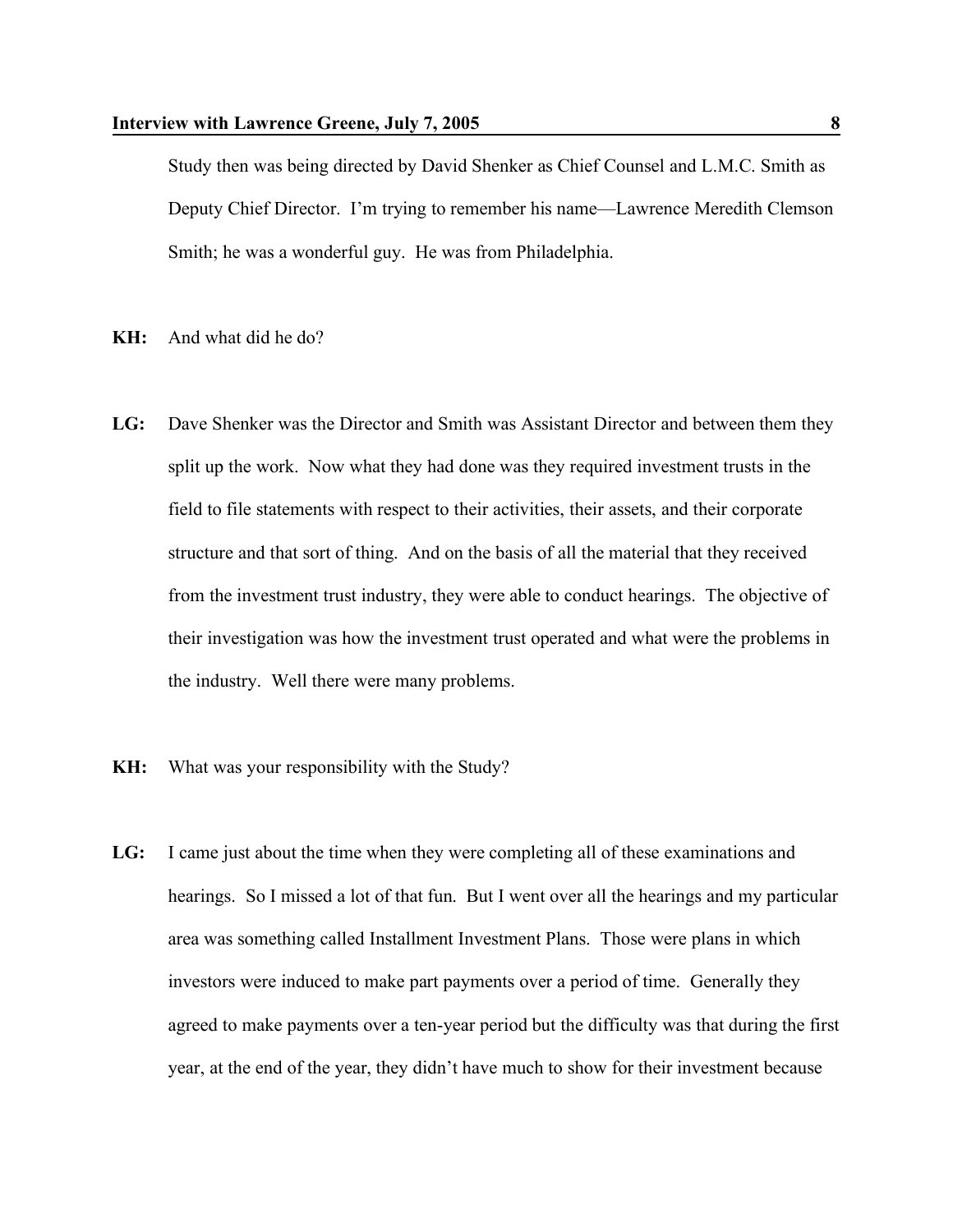most of it was taken by fees and charges. And that was the major problem and not only that, but their money was sometimes invested in other mutual funds in which there were also fees and charges.

I have a document here which refers to my report which was eventually given to Congress, and I noticed that it points out that out of \$42,000,000 invested in those installment investment plans, there remained only \$25,000,000 at the end of this period of time which is about ten years.

- **KH:** So your goal and I don't want to put words in your mouth, but tell me if I'm wrong about this, but your goal was to—and the people that were working on this before you - was to first study the problem, get information, conduct hearings…
- **LG:** Hearings, testimony…
- **KH:** ... testimony and then come up with a solution?
- **LG:** And then come up with reports on that and recommendations.
- **KH:** That would go to Congress and Congress would take action to correct the problem?
- **LG:** That's right.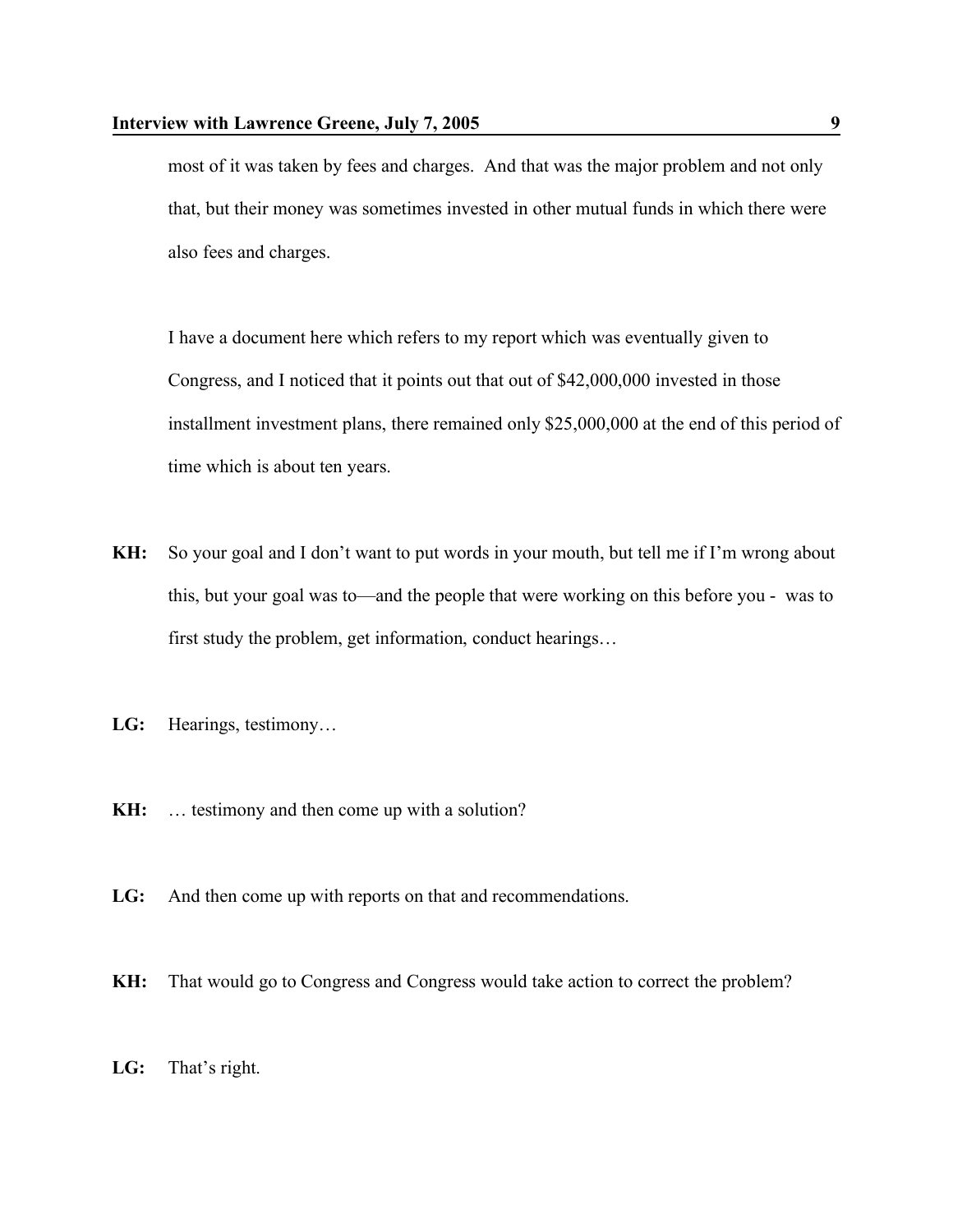## **KH:** Okay.

- **LG:** So we were preparing reports to Congress, starting at the end of 1938—I think the hearings were all over by then, but we worked on certain reports through 1939 and right up to the beginning of 1940. So during 1939 and that's when I did most of my work in Investment Trust Study. I prepared the draft of the report on Installment Investment Plans, and that was submitted to Congress—I have a date here of September 28, 1939.
- **KH:** So the report that you prepared was something that the SEC submitted to Congress so that Congress could take some remedial action and correct the problem?
- **LG:** Well, that was only an initial report on a special subject, but then I also worked on the balance of the SEC reports, helping write reports on individual examples of what was wrong and what had to be corrected. And that was what I did during that period of time. Of course when I first came in December 1938, it took me a while to become familiar with the entire subject, but soon I worked on one subject after another.
- **KH:** But let me ask you about that because some of the stuff that we've been finding is exactly that kind of situation where a young lawyer will come into the agency; maybe he doesn't have the expertise. I mean, this is a new field; this is something that the government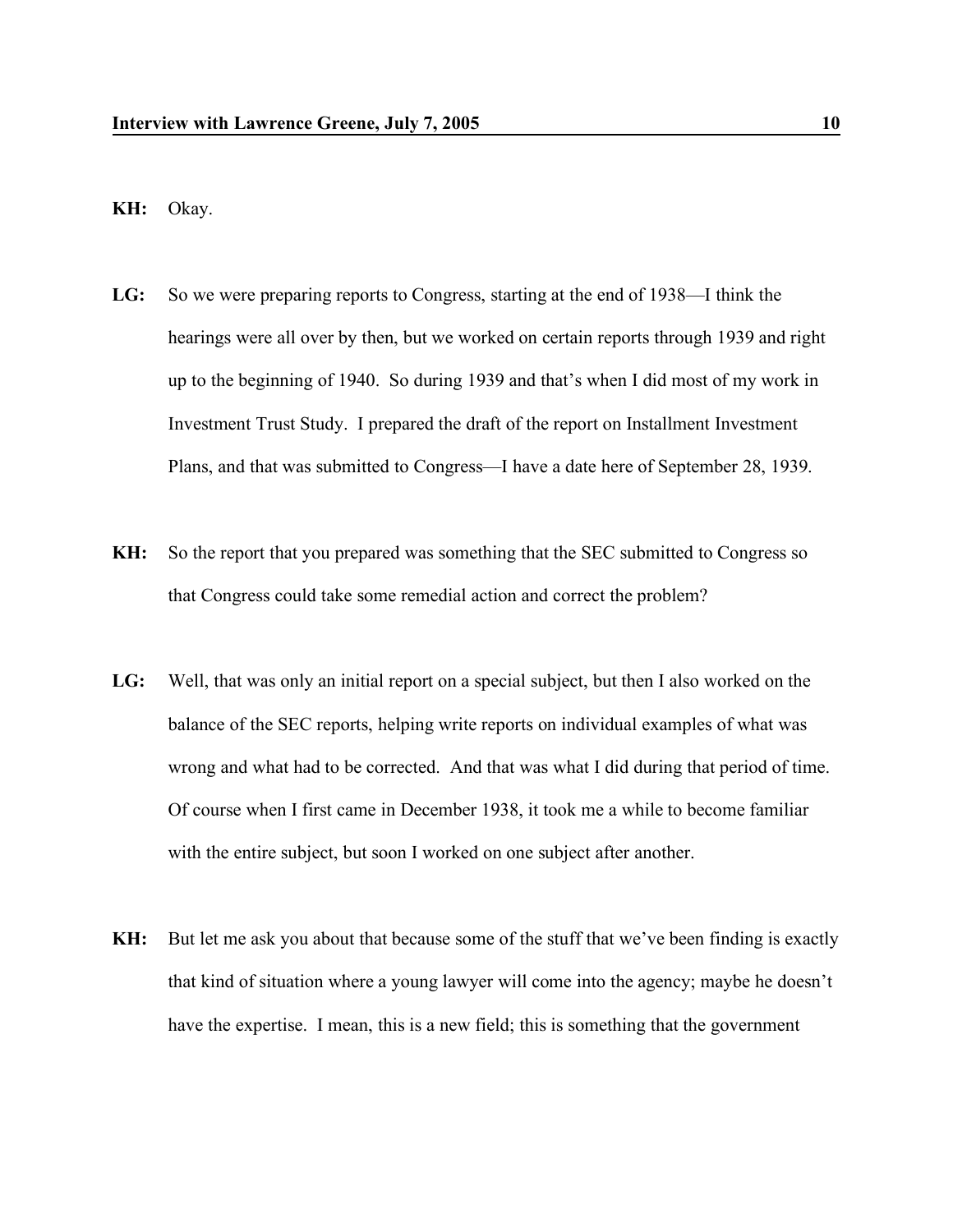hasn't regulated in the past and they've given you the problem. Here it is Mr. Greene; run with it. Is that what you found?

- LG: Yes; but the people who conducted hearings, but who had left by that time, had some idea of what was wrong and so they had tentative outlines of different things.
- **KH:** Right.
- **LG:** Well I put the whole thing together and had a report, submitted it to the SEC—to the Commission, going through Smith and Shenker and then up to the Commission and through Judge Healy, who had been Chief Counsel of the study on utilities at the Federal Trade Commission. He was then a Commissioner of the SEC in charge of the particular subject of investment trusts and companies. And there were men at the time who—I don't know whether you want me to mention any names …
- **KH:** Sure.
- LG: I worked with great lawyers: Harry Carver for example; ElcanonIsaacs, Harry Heller, Emanuel Bublick, Joe Divine, and L.M.C. Smith.
- **KH:** How old were you when you were doing this?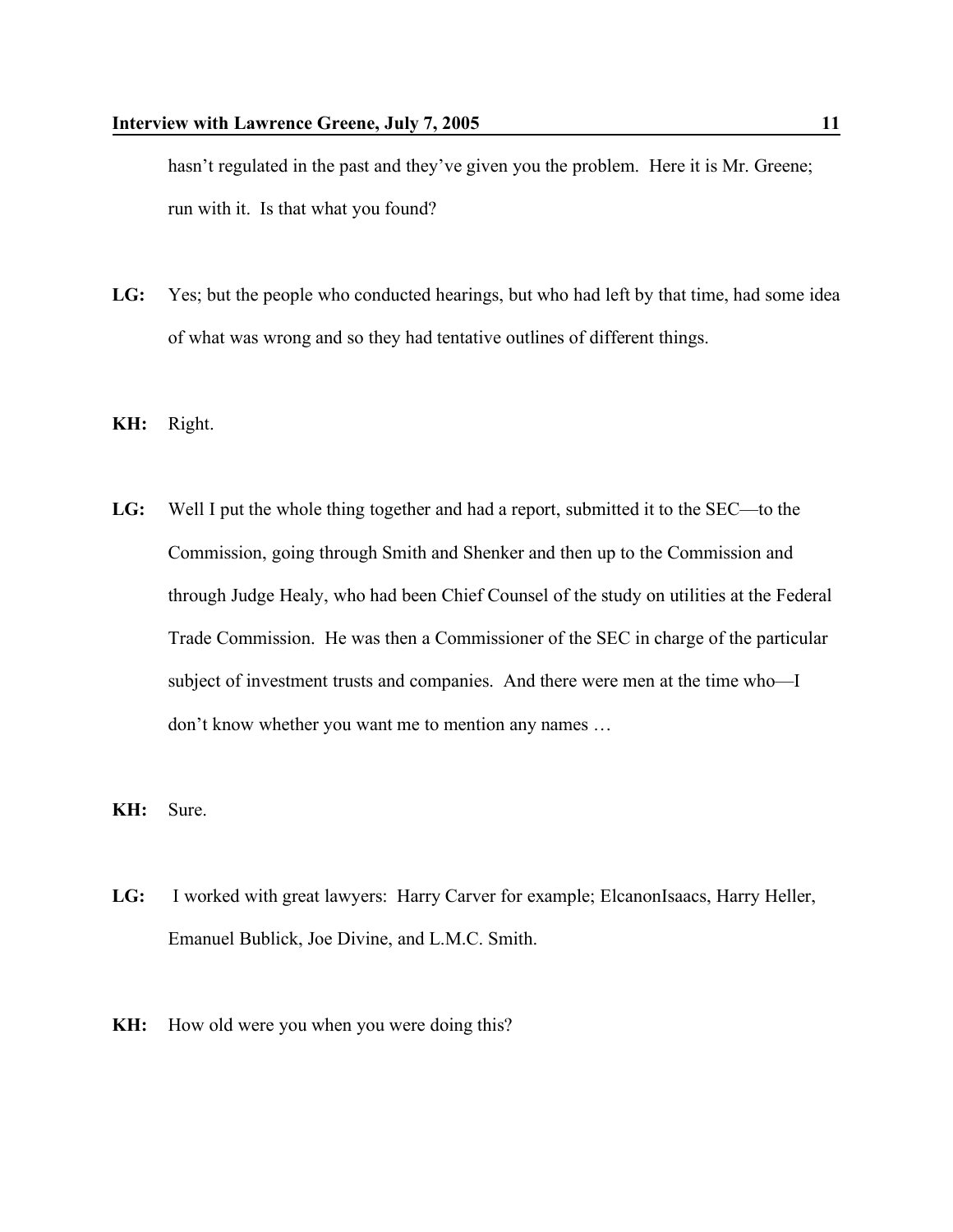- **LG:** I was 27 in December 1938.
- **KH:** Were they about the same age or a little older?
- **LG:** They were older than me.
- **KH:** Older… but a lot of lawyers that you talk about, your friends there—were your age.
- **LG:** A couple of them, like Milton Freeman, for example, was about my age—maybe a little older because you know I was so young when I went through law school.
- **KH:** Right.
- **LG:** They were close to 30.
- **KH:** Let me ask you two questions and then I want to come back to that. We were talking about how you get a solution to a problem. I guess if you talk about it—it's going to be the attractiveness of working for the New Deal. These are agencies that did things; they were taking initiative, and you really had to become an expert in this area.
- **LG:** Absolutely; but before you did of course, you had consultation with men like David Shenker and L.M.C. Smith, who were—at that time they had had two or three years of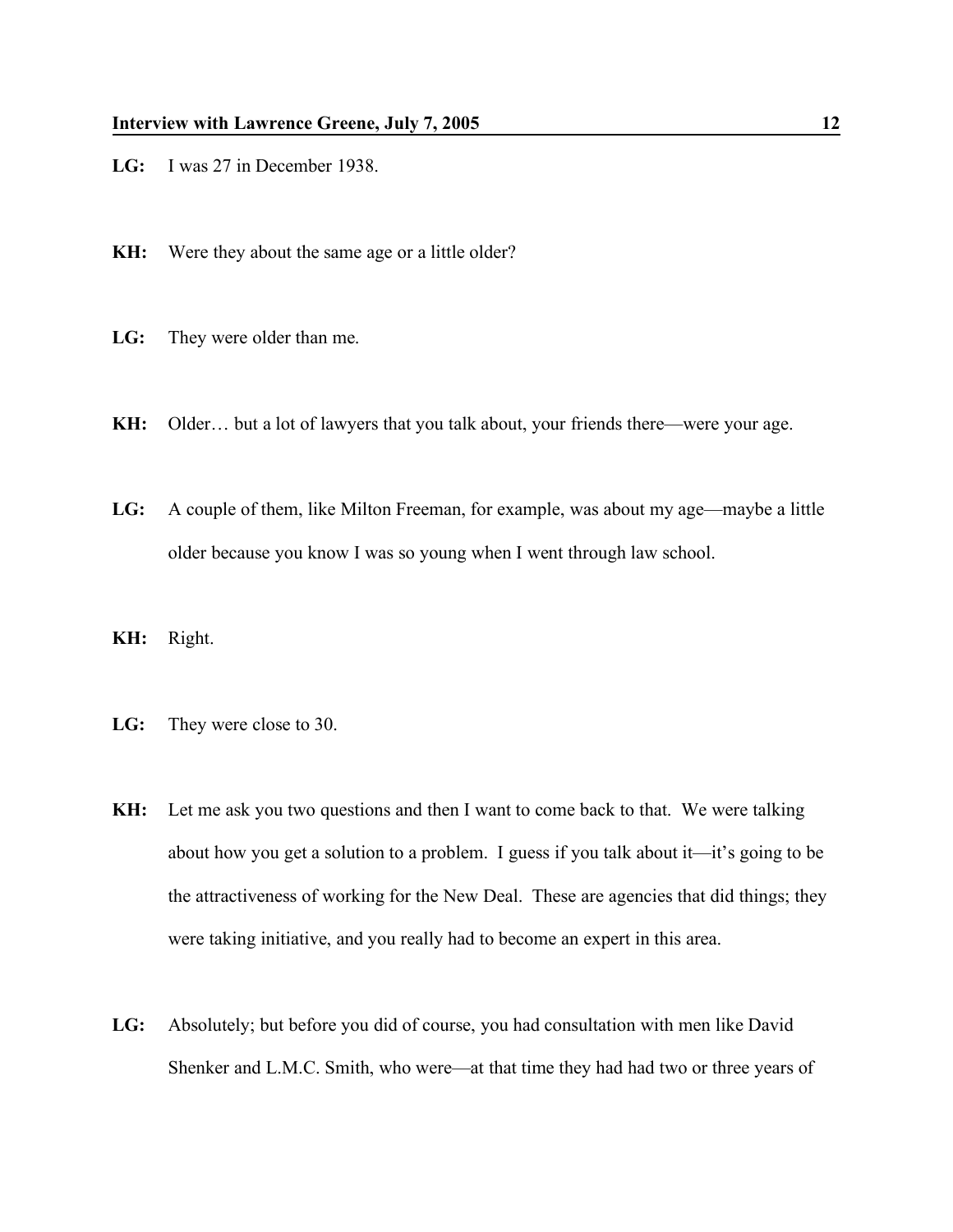hearings. They had discussions and discussions with the Commission. The Commissioners all were interested in all of the phases of what the SEC was doing; after all this was the '33 Act and the '34 Act and the Public Utility Holding Company Act, which took so much of their time and energy because they were doing things in those areas.

I have a book here on the  $25<sup>th</sup>$  Anniversary of the SEC and it's a revelation as to the amount of effort and energy that was put in to get things organized and going forward so that the financial industry itself would prosper.

- **KH:** Okay; now tell me about that because well you said the industry itself; what was their goal? What were they trying to do?
- **LG:** What they were trying to do was to assure that when they went to the public to get money for what they were doing, the public would be served and whatever they did was fully disclosed so that people understood what they were getting into.
- **KH:** So companies that would offer stocks or investments or trusts or whatever it may be, you said the public was served. You're really talking about the goal—the focus is making sure that the investors are made fully aware of everything, information before they get involved in an investment?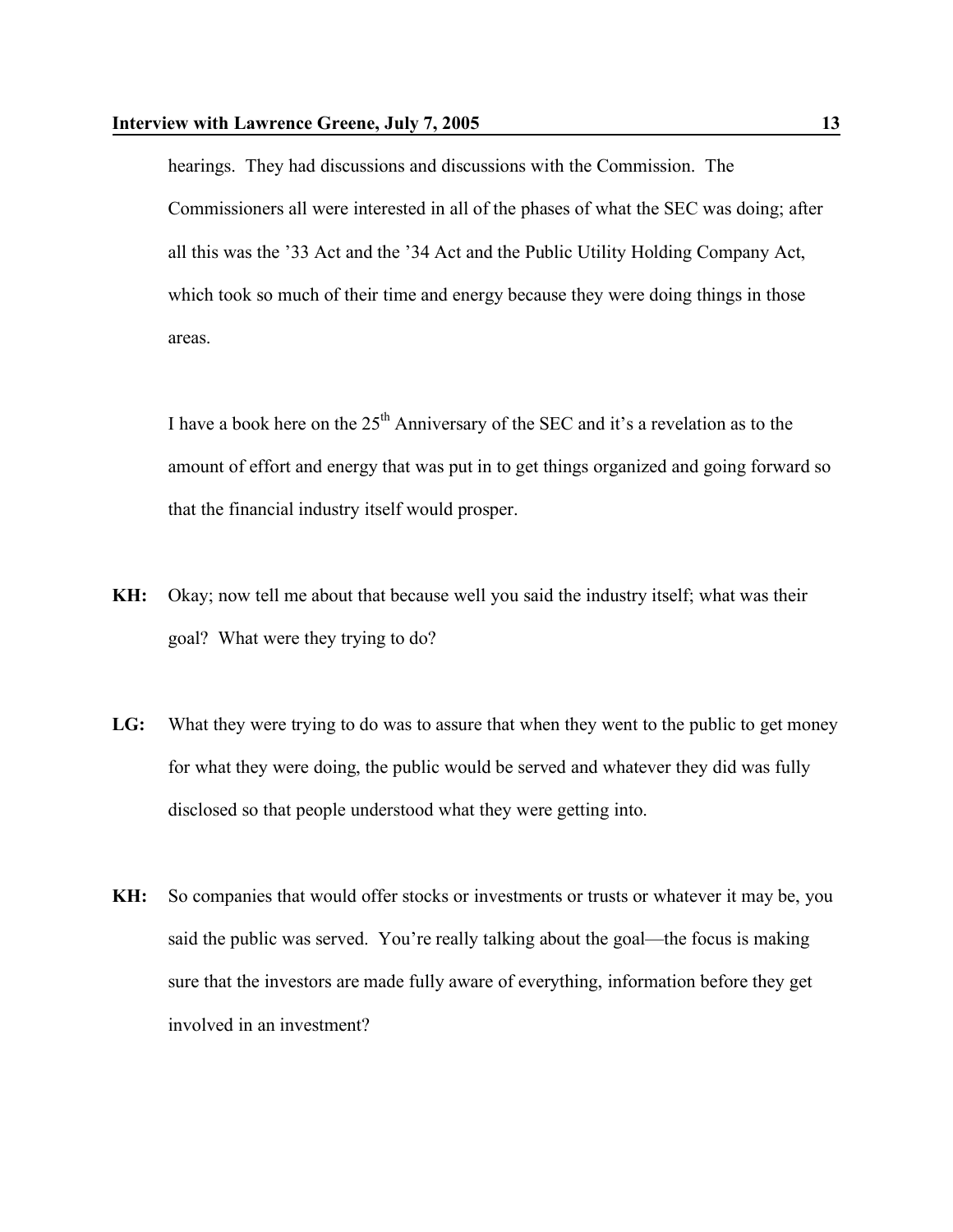- **LG:** Absolutely, and that was true of the Investment Company Act that we were working on, making sure that the people who put money in were well served.
- **KH:** But you also said the industry. Explain that a little bit.
- **LG:** The industry—there were several types of groups.
- **KH:** Right.
- **LG:** Investment trusts were of two different types. One was called a closed-end investment company where the corporation raised money to invest in the stock market, but their own stock was listed on the stock exchange and was traded. One of the principal companies that we referred to frequently was Tri-Continental—which was one of the biggest.

The other phase of the industry was the open-end companies, so-called open-end; we call them mutual funds now. Their stock was redeemable. But by that very token there were problems connected with redeemability. The mutual fund industry did not have the same kinds of problems that the closed-end companies had. The closed-end companies had problems of fraud, corruption, insider dealings. For example—in one case that we worked on, a company known as Central States Electric Corporation, which I worked on much later because it was in bankruptcy—the sponsor of that company, Harrison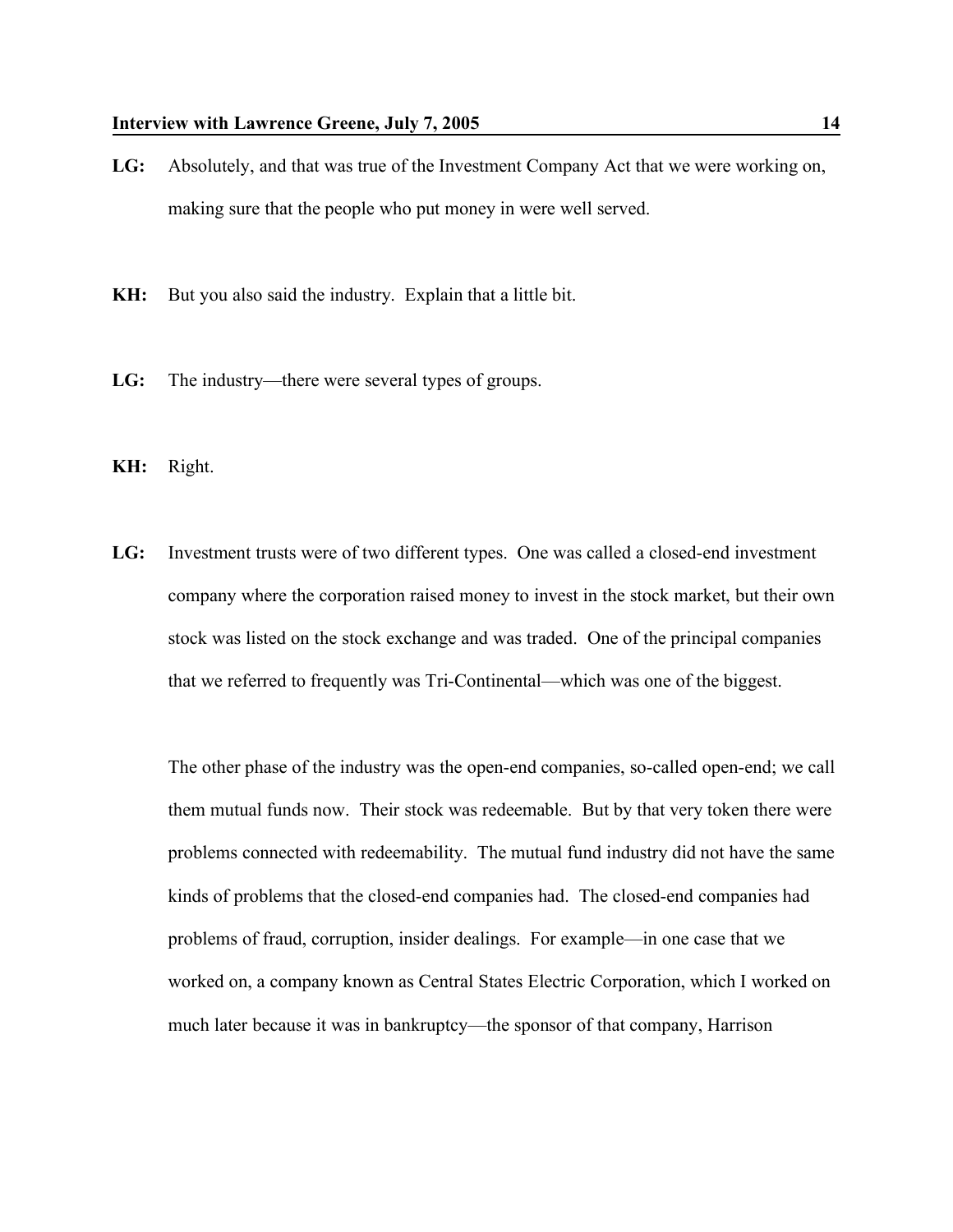Williams, would decide who was going to get the benefit of a particular investment—his own portfolio or the portfolio of Central States Electric Corporation.

The bankruptcy trustee had evidence that they actually cooked the books to enable them to create this fraud. It was an interesting sideline to the Harrison Williams incident because while he was on the stand testifying on what happened in his company, Central States Electric Corporation, he was actually then engaged in organizing an investment company located in the Bahamas where he transferred residency for obvious reasons and was probably doing the same kind of dealing that we were uncovering in the hearings before the SEC.

- **KH:** What you're telling us is that there's always sort of two components of what the SEC was trying to do. One was—and it may not be exclusive—one was to protect investors, common ordinary investors and the strengthening of the industry and you found—and from what you're telling me is those were really not at odds. You felt that both of them were necessary to make this work.
- **LG:** Of course, it was so important to clean up the industry and to make sure that whatever was being offered to the public would be satisfactory. It wouldn't be insured, but at least there would be an attempt at fairness and full disclosure. There were very few closed-end companies that filed and made offerings to the public thereafter, because what the Investment Company Act did was to provide restrictions on capital structure.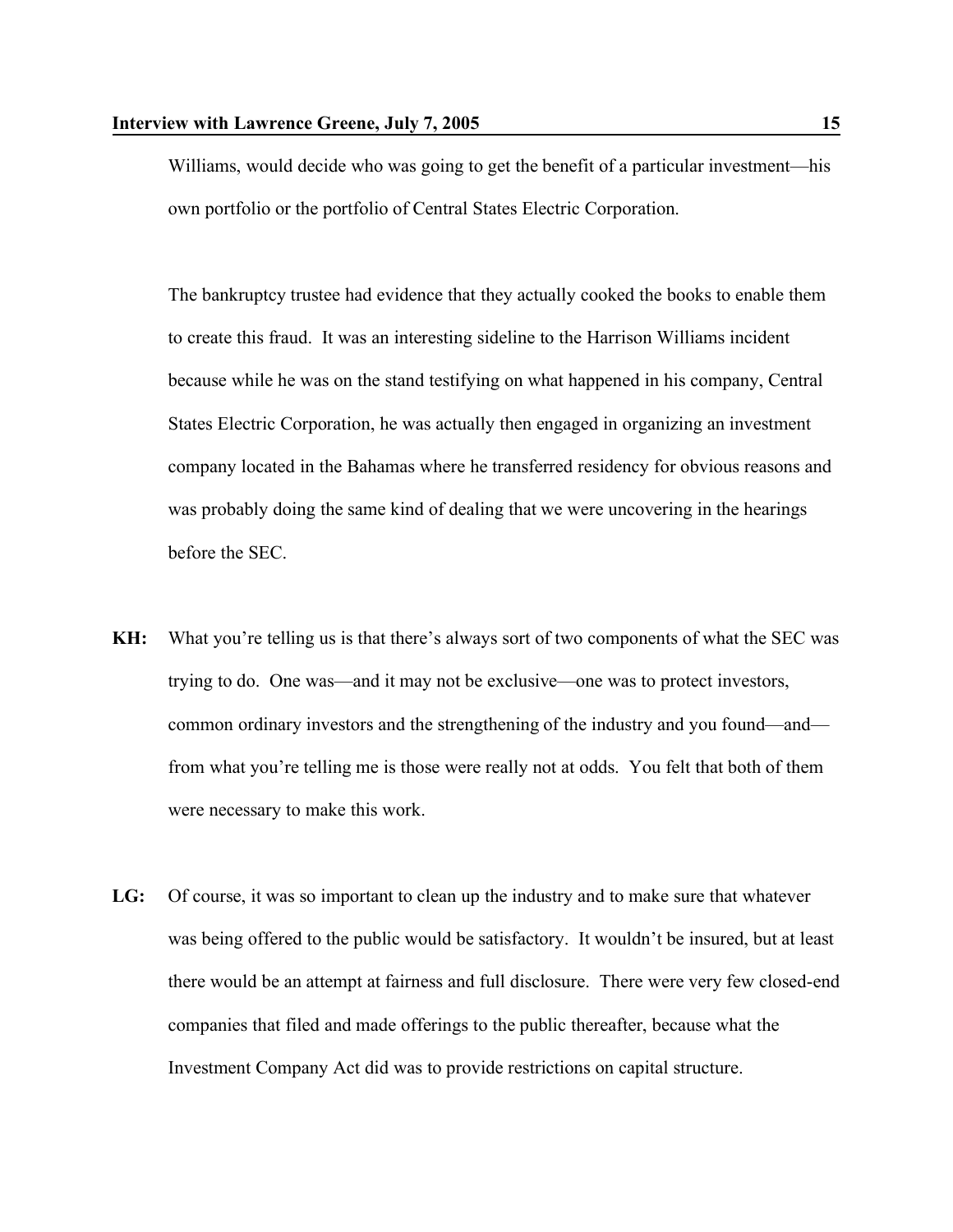For example, in order to issue debt securities there had to be a 300 percent asset coverage. In order to issue preferred stock, there had to be a 200 percent asset coverage. Many companies were in no way interested in offering their expertise as managers to the public to manage their investments which is what that amounted to. They had been getting money from investors so they could manage it properly and fairly and what we were trying to do was to make sure that it was done on a fair basis with full disclosure.

I'm just recalling something that took place in that area. Goldman Sachs Trading Corporation was one of the major closed end companies during that early period. Now I don't think there was any fraud or corruption involved in that at all and yet they lost oodles of money for the public and subsequently—it's many years later now—talking about 1960—'65 when the Dreyfus Corporation went public as a manager of mutual funds, Goldman Sachs refused to become part of the underwriting group although they were very close prior to that time. Why? Because recollections of Goldman Sachs Trading Corporation's problems so disaffected the thinking of the Goldman Sachs people at that time who were so high-minded that they didn't want to have anything to do with investment companies.

So the 1930s was a trying time for the closed-end industry. Now take the open-ended side; that was a totally different story. There—and incidentally, the SEC came out with its proposed restrictions. One of the things that the Commission at that time thought was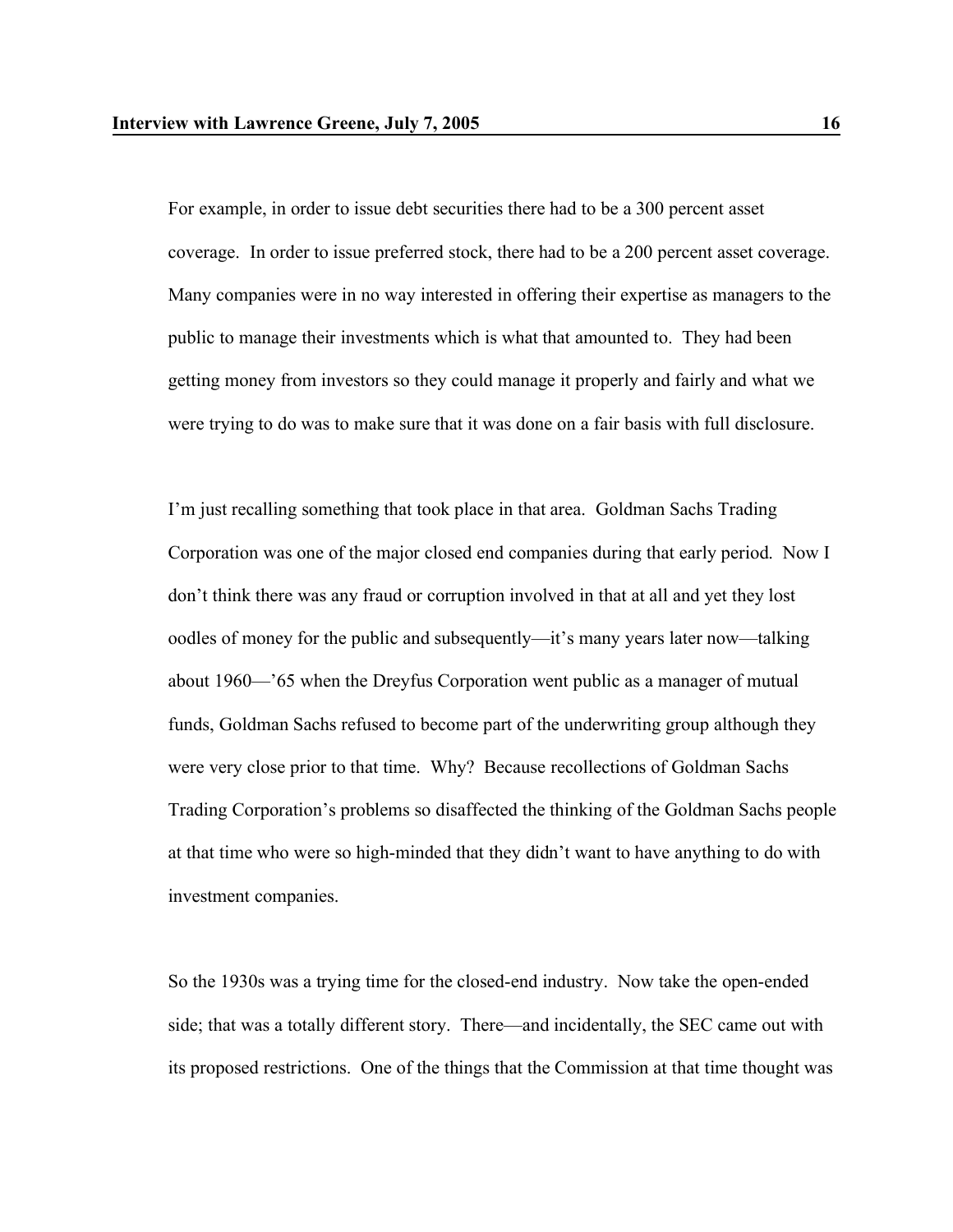these mutual funds are getting so large, it's going to be impossible for them to manage that much more money. So the SEC suggested that we'd better put a cap on the amount that they could manage.

Well the fact is that when they finally negotiated with the industry to get a bill through Congress that cap was omitted and it was quite fortunate—I'll come to that when I show you some of the material I have collected here that I want to review with you—but the original bill would have prevented MIT - Massachusetts Investment Trust, which was then one of the largest of the mutual fund companies —would have prevented them from getting any larger, and I think the amount in the cap was something like \$1,500,000 or maybe more than that. But what's happened since then is something that was never dreamed of.

- **KH:** You're saying the SEC was concerned about these funds getting too big?
- **LG:** They were getting too big.
- **KH:** Because they couldn't…?
- **LG:** How could they manage all this money?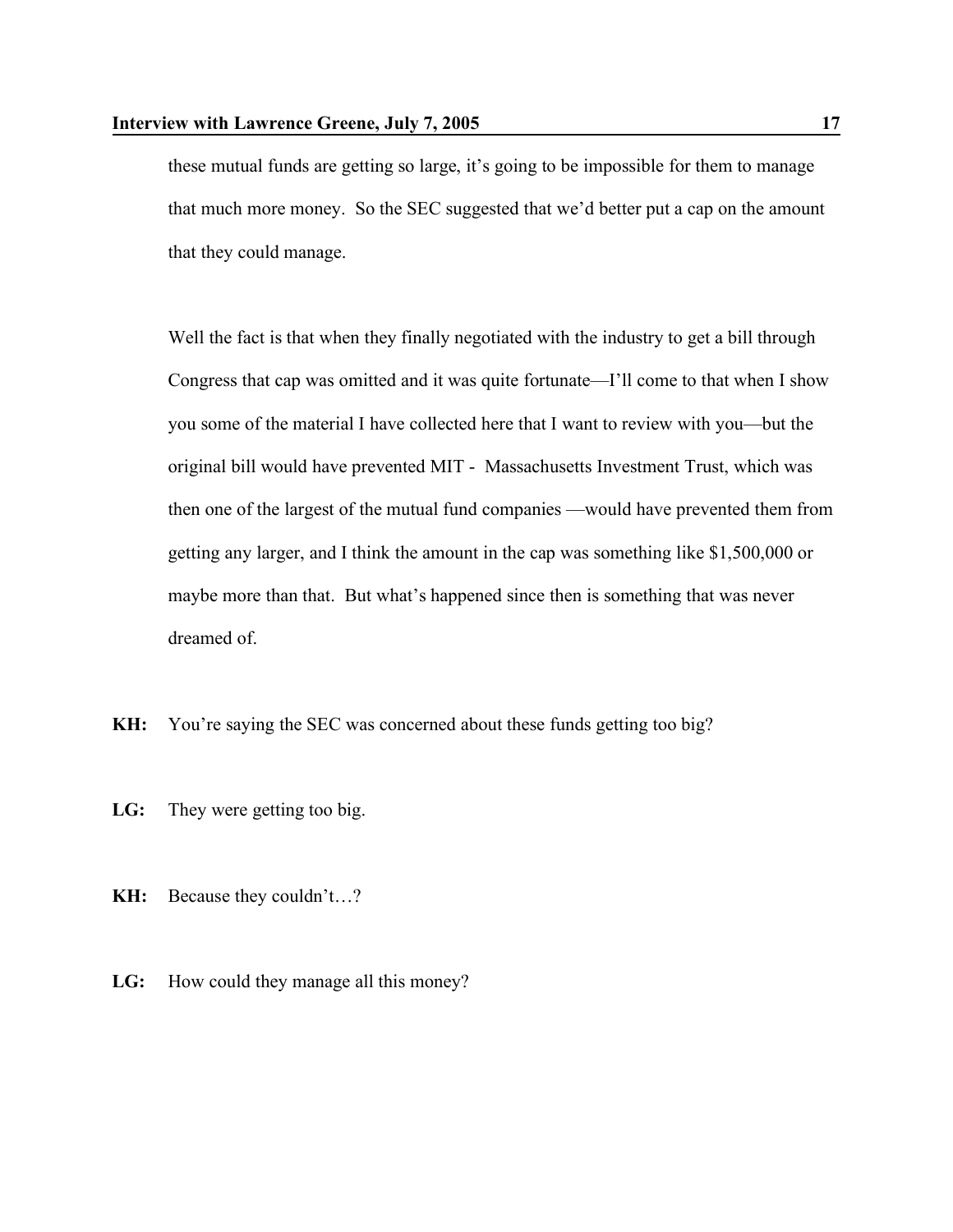- **KH:** Was the SEC also concerned about them getting too big because perhaps they couldn't monitor or regulate them?
- **LG:** I don't think so. They conceived of the open-ended company and as it then existed as being rather small companies, where the few major investment managers who had expertise in the stock market were running them. That attitude continued for quite a while and raised one of the issues that I want to cover in my discussion.
- **KH:** How long do you think that attitude—you're talking about from '39 to '40...
- **LG:** Yes.
- **KH:** To how long do you think?
- **LG:** Thirty-nine, well at the beginning of '40 you may recall that there were harbingers of war. The war was going on in Europe and we were getting involved and it looked like we might go in. I think we had the draft instituted at the time, so in order to get anything done, the SEC people like Dave Shenker and Smith and Judge Healy got together with leaders of the investment company industry and they closeted themselves in a hotel on K Street—near Pennsylvania Avenue.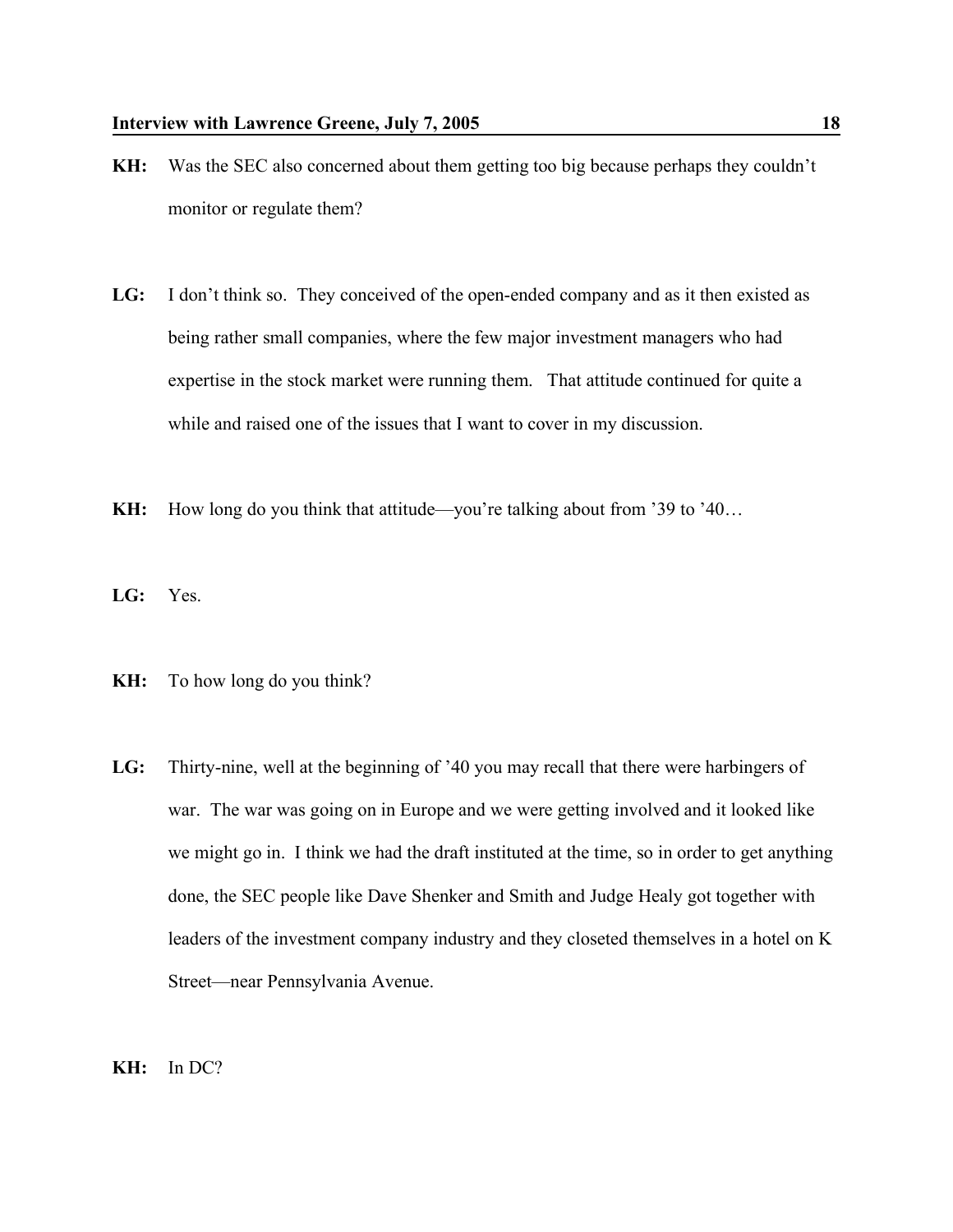**LG:** I think it was Hotel Carlyle and in about three or four weeks they hammered out a compromise bill that they could all vote for and that became the Investment Company Act of 1940 that went through. Senator Wagner of New York took over the sponsorship of the bill and since there was no opposition, it was like consent, and the bill went through, and I believe it became law sometime in April or thereabouts. I don't know the exact date. Then the SEC formed an operating division to carry out the provisions of the Investment Company Act, which required filings by the industry.

I still handled one aspect of the new act, which was the Investment Installment Plans. In order to get the bill through, the SEC had to give some Congressmen some kind of a token and so there was a provision written in that said, if the restrictions of the statute were too onerous on the so-called Investment Installment Plans or contractual plans as we called them, I don't have the statute in front of me, but it said that if it was too difficult or harsh on some operators, maybe they could get an exemption from some of the restrictions.

Now the new restrictions were primarily to assure that an investor would not be disenfranchised, would not have nothing after six months of investing and—that they wouldn't take the entire amount for fees—that the fees would be reduced; there was a maximum I think of 8 percent sales commission as the top and during the first year they couldn't get half—that they would have to split it out over a period of time. Now the fact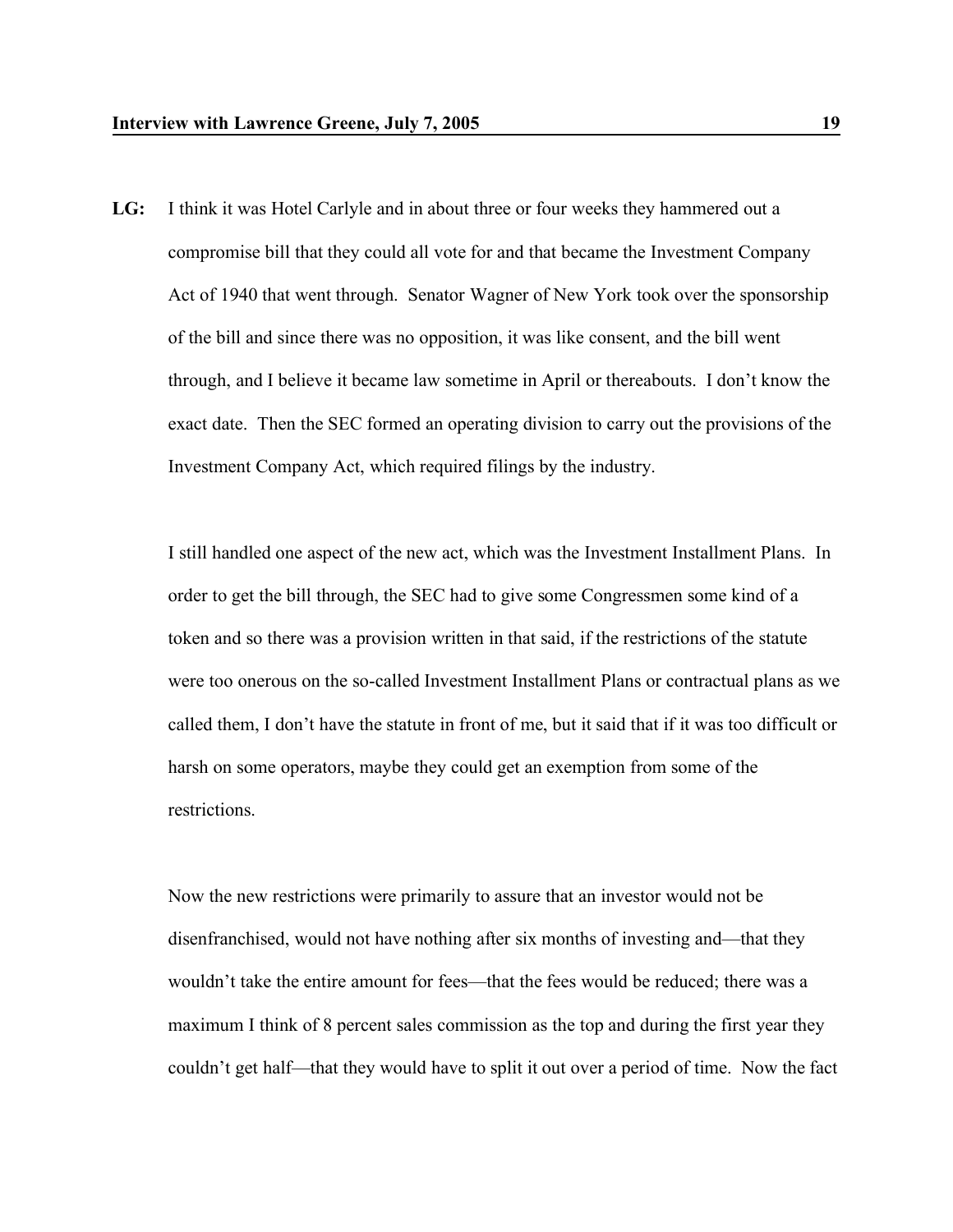is of course that what they had been doing was hiring a lot of people to sell the stuff and these people would disappear and would take their fees with them and the investors would get nothing, and these were the poorest kind of people they went to—the lowest income class because payments were as little as \$5 a month, \$10 a month which was not reasonable to have them invest in the stock market.

- **KH:** Who would grant that exemption you just mentioned?
- **LG:** The SEC had the right to grant the exemption. I was given the job of opposing the applications for the exemption. I worked on that and on the forms that they had to file.
- **KH:** So somebody would file an application for an exemption and one of the jobs you did there was to look at it.
- **LG:** To review it and it was a combined application by about six or seven companies and then that was then presented to the Commission and I as lawyer for the division opposed it and the Commission ruled against them. There was no way they were going to get the type of charges and fees that we thought were outrageous.
- **KH:** Because that was one of the purposes of the Act to begin with.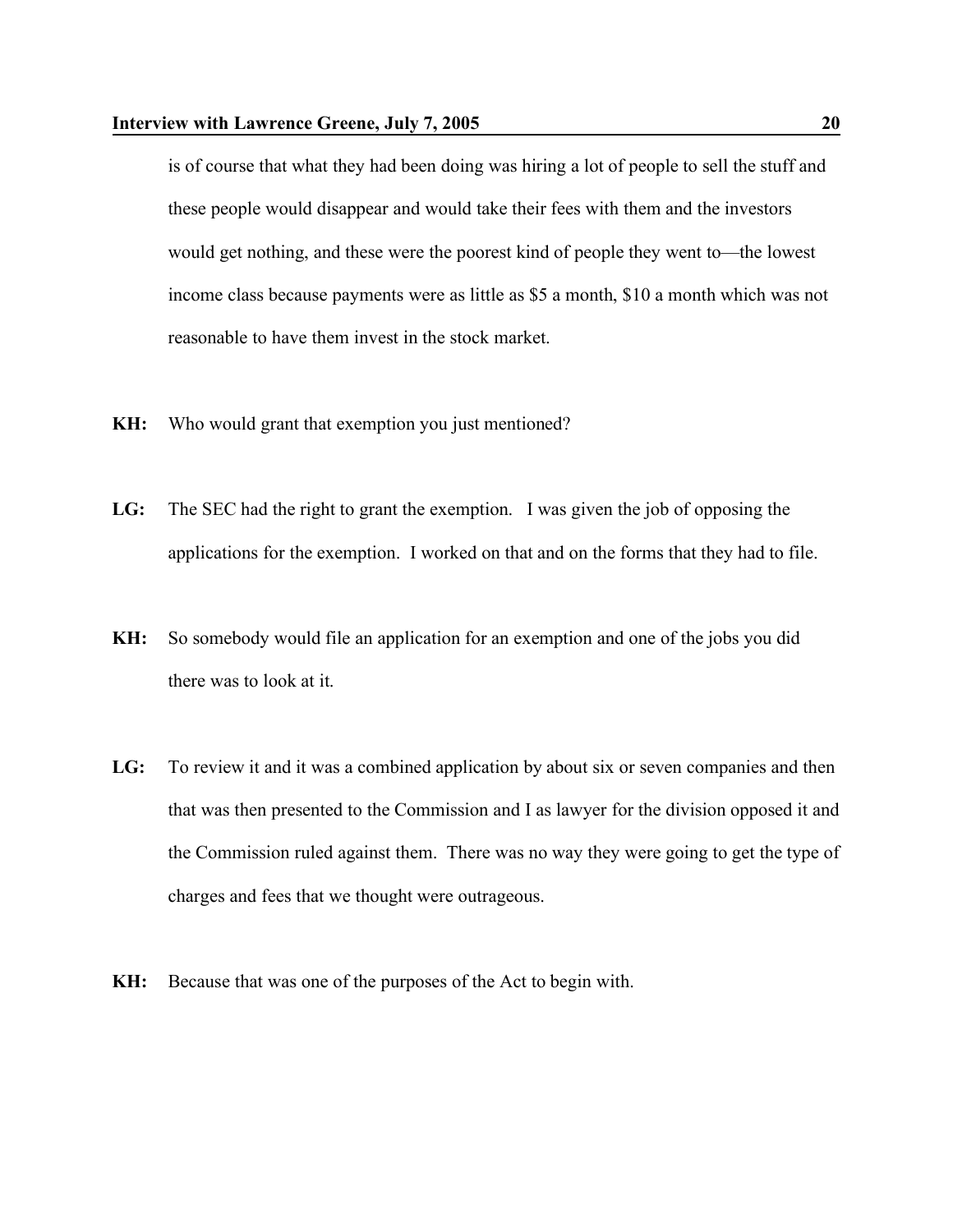- **LG:** Well the possible exemption was something like a bone thrown out to these companies but which the SEC didn't really mean to carry out.
- **KH:** Right, what else did you do after that? What I want you to talk about if you can is a little about just sort of what it was like at the Commission. You were busy; you were working on a number of things, but did you ever have associations with people that were not at your level, other divisions?
- **LG:** I was working very hard on the Investment Company proposals, on the reports to Congress, on the bill. A lawyer from Buffalo, John Hollands, was handling the legal stuff on the bill itself, on the structure of the proposed statute and the wording of the statute. He was an expert in that area. And I worked with him. But when it went to Congress at that point there was a hiatus and I was transferred to the Public Utility Holding Company Act Division and I worked on research briefs for the General Counsel, who was Roger Foster, who asked me to do some legal research.

So there I was out of the '40 Act and Investment Companies and working on a totally different problem—public utility holding companies, and as I recall it my work was in what the states were doing in the holding company area. So I did a lot of research on aspects of the standards they used to permit the public utilities to fix their rates for the public and I did that for a couple of months. And then when the '40 Act was finally passed, and the Investment Company Division was created under David Shenker as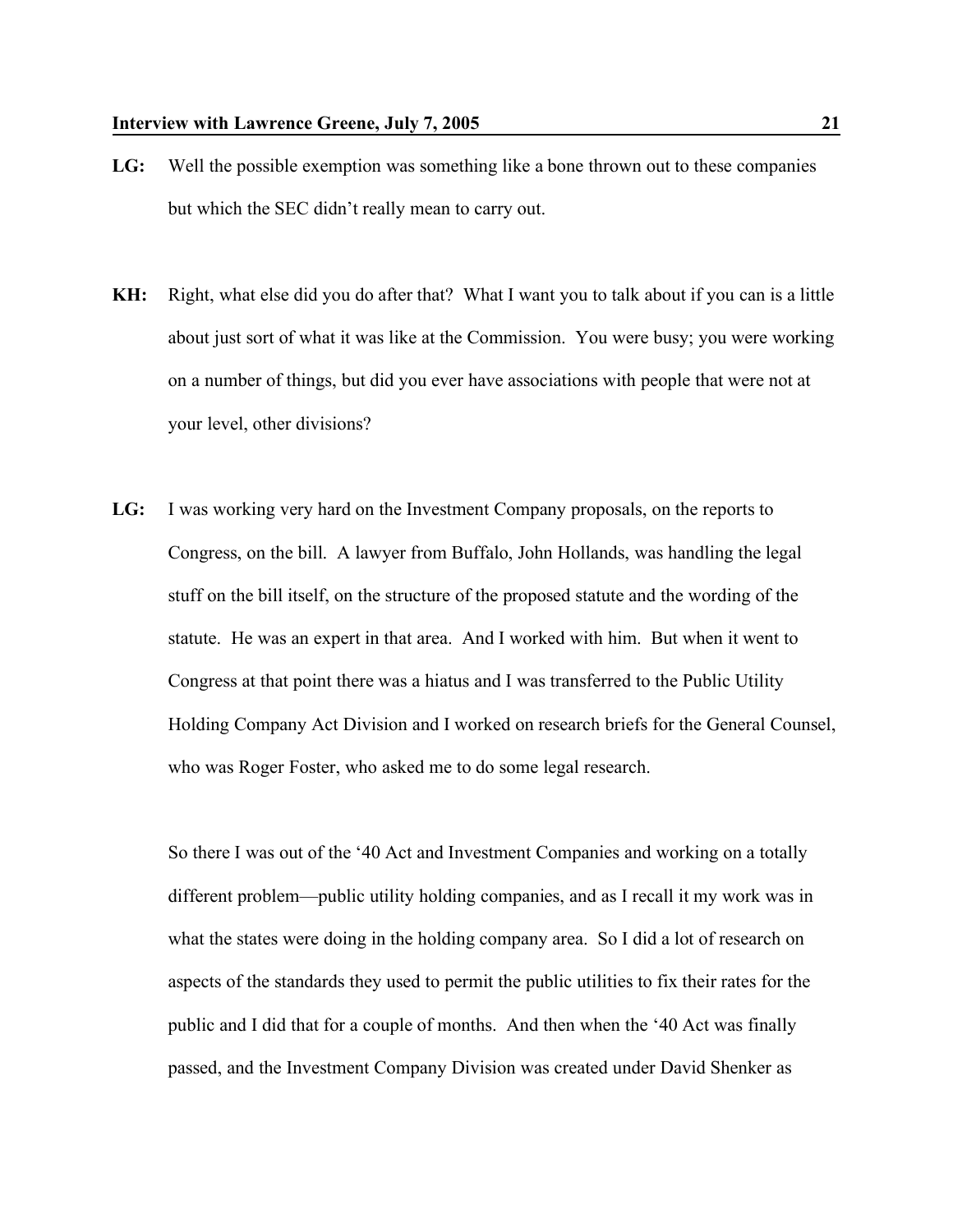Director, I went back to that Division; this time I was no longer a temporary attorney and I became a principal attorney. So I was given a bigger spot.

- **KH:** Was that switching back and forth that you just described, as the SEC gets something and it gets sort of stalled in Congress—anyway the SEC has done their work until something else happens and they move you to another area…was that frightening? You didn't know much about public utility holding companies.
- **LG:** No.
- **KH:** How did you approach that?
- LG: No, but I knew I was on the "in" and this was just temporary until the bill went through and I knew the bill was going to go through.
- **KH:** So the work you had done on the Investment Company Act and you knew it was coming and you knew you were going to be heavily involved in that?
- **LG:** Yes; I knew I was going to go back to that.
- **KH:** Okay.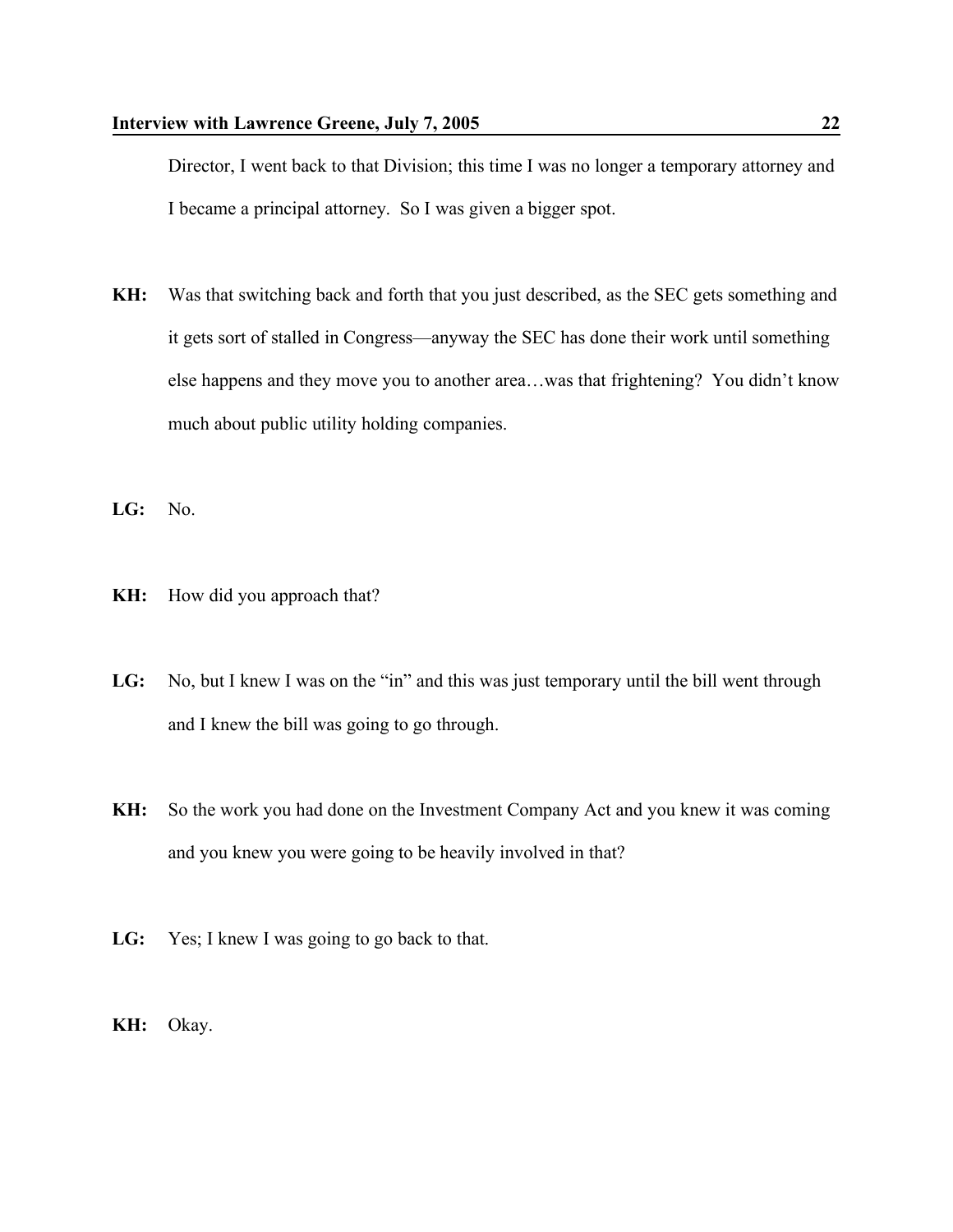- LG: So this was just extra work.
- **KH:** Okay.
- **LG:** You know at the time, the men we were working with were the brightest men you ever could collect. They were highly intelligent; they were so advanced in their thinking and what they wanted to cover, so that they could cover most subjects very quickly and get oriented.
- **KH:** And that's how you found the whole agency—it was staffed by people who were really able to acclimate quickly to a new area, pick it up and move onto something else if need be?
- **LG:** Right; for example, when the Chandler Act was enacted, it created Chapter 10, which I referred to previously and there was one man who came in to work on Chapter 10 and his name was Joseph Weiner and he had been a top lawyer in New York and represented some major companies, but then he was advisor to the SEC at that time, and I remember a conversation I had with him, which sticks in my mind because he said to me. He said, Larry, it's all very well for you guys with all your bright outlook and what you want to do, but these statutes really can be taken care of and carried out by ordinary lawyers; you don't need high-priced, highly motivated lawyers.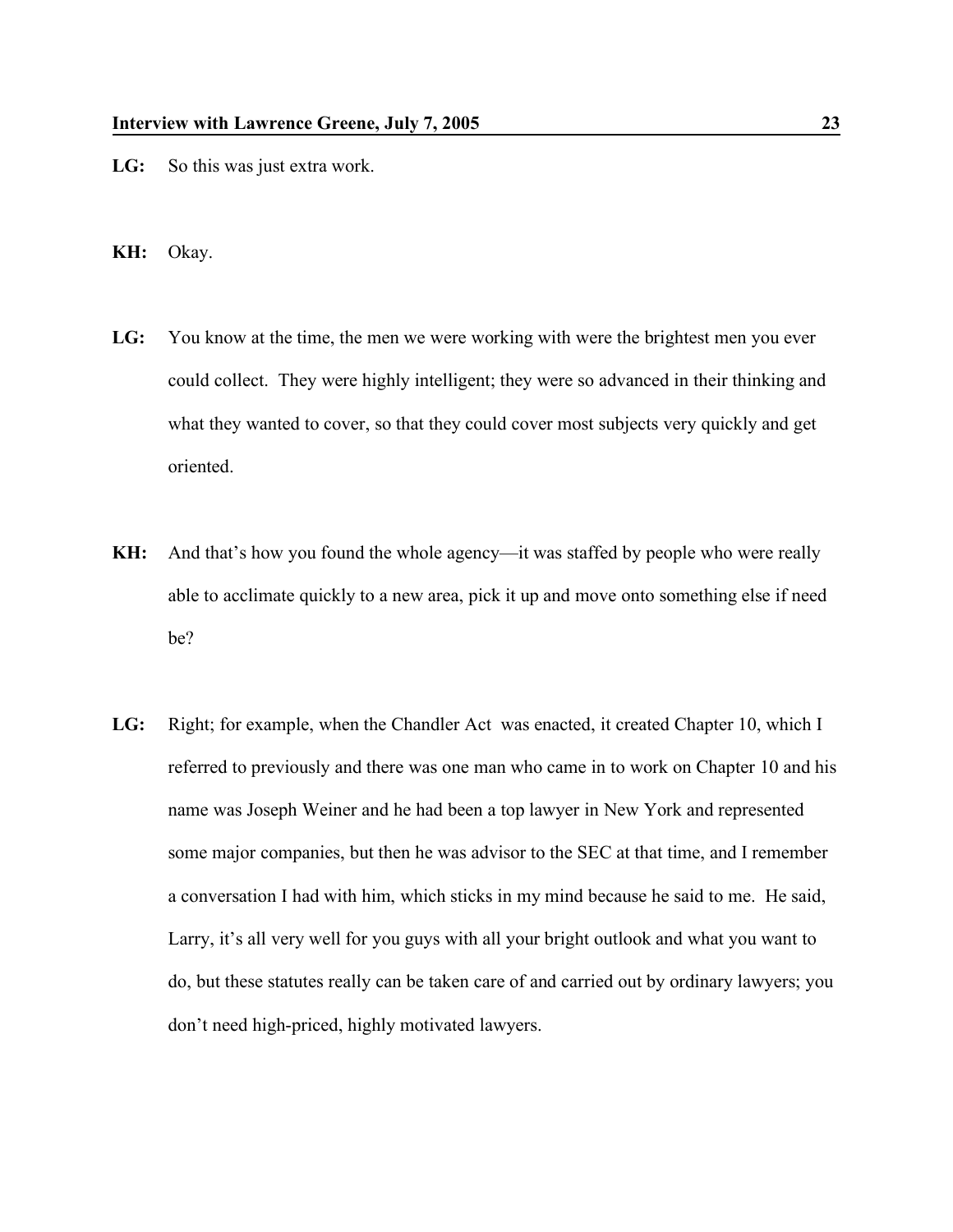And I said to him, Joe, I sure don't agree with you because there are going to be so many problems that will arise that we foresaw when these statutes were being passed. And he was wrong about that. You couldn't have the SEC staffed with anyone but top grade people of all kinds, not just lawyers, but securities analysts and engineers. And you know at that time, the '33 Act of course was then going full-strong and it had been accepted by the market, by Wall Street, and what was really happening also was the desire to make sure that nothing got by that was not fully prepared and well disclosed.

A group came before Baldwin Bane who then handled the—he had been with the Federal Trade Commission and was in charge of the Securities Act of '33—the public offering sections, reviewing all the filings and any problems that would come up and he had different branches working on the filings. You know a branch would consist of a principal attorney, a junior attorney, an analyst or two analysts, and with the advice of an engineer. Well, there was a meeting before Baldwin Bane because of a gold-mining venture that was being proposed, and the engineer was giving them a very hard time before Baldwin Bane.

And Bane was giving them a difficult time about disclosure of—of what this meant and what that meant and their different tests of the results and they were sweating it out and all of a sudden there was a phone message that was handed to one of the principal lawyers and he says oh my God, Mr. Bane, we're going to withdraw the statement. They just found gold at the mine.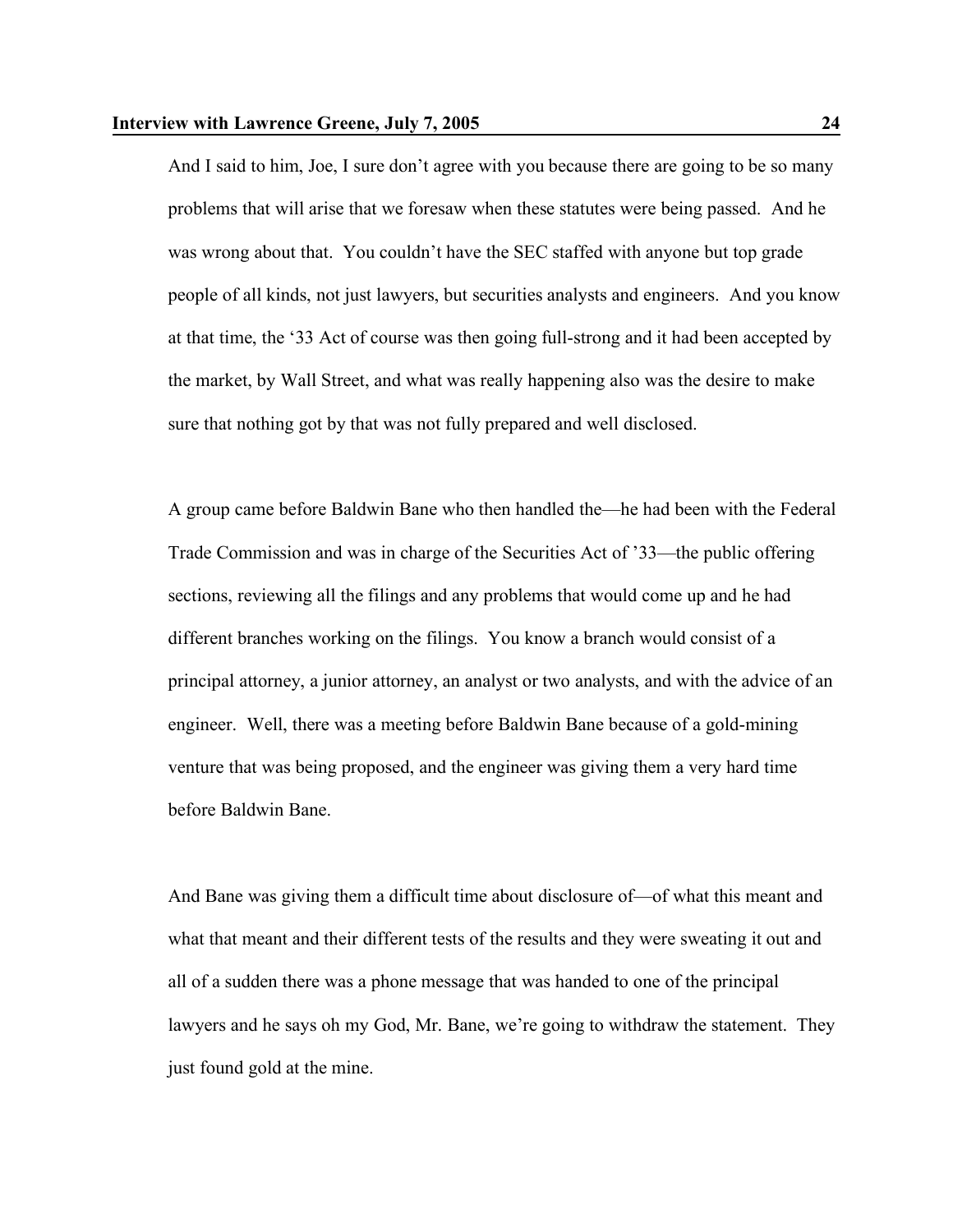It was one of those incidents that showed the need for strict regulation.

- **KH:** And what you're talking about there is what you just said is not just about the study and the recommendation to Congress and the law being passed, but the implementation which is the administration of the law the SEC was heavily involved in had to be also top notch and the quality of administration had to be top notch because all kinds of problems could come up and you had to be aware of those kinds of things.
- **LG:** I'd like to cover a couple of the main problems that we came across when I was there. I gave you the Exemption Proposal and the fact that we opposed that. One of the provisions of the '40 Act was to require that names of investment companies be made to conform to the facts of the case; that they wouldn't be proposing something that couldn't happen. There was one company that wanted to call itself the Atomic Energy Chemicals Fund or something like that and we opposed that. I handled that case.
- **KH:** Do you know about when this was?
- **LG:** It must have been after the explosion.
- **KH:** After the atomic bomb?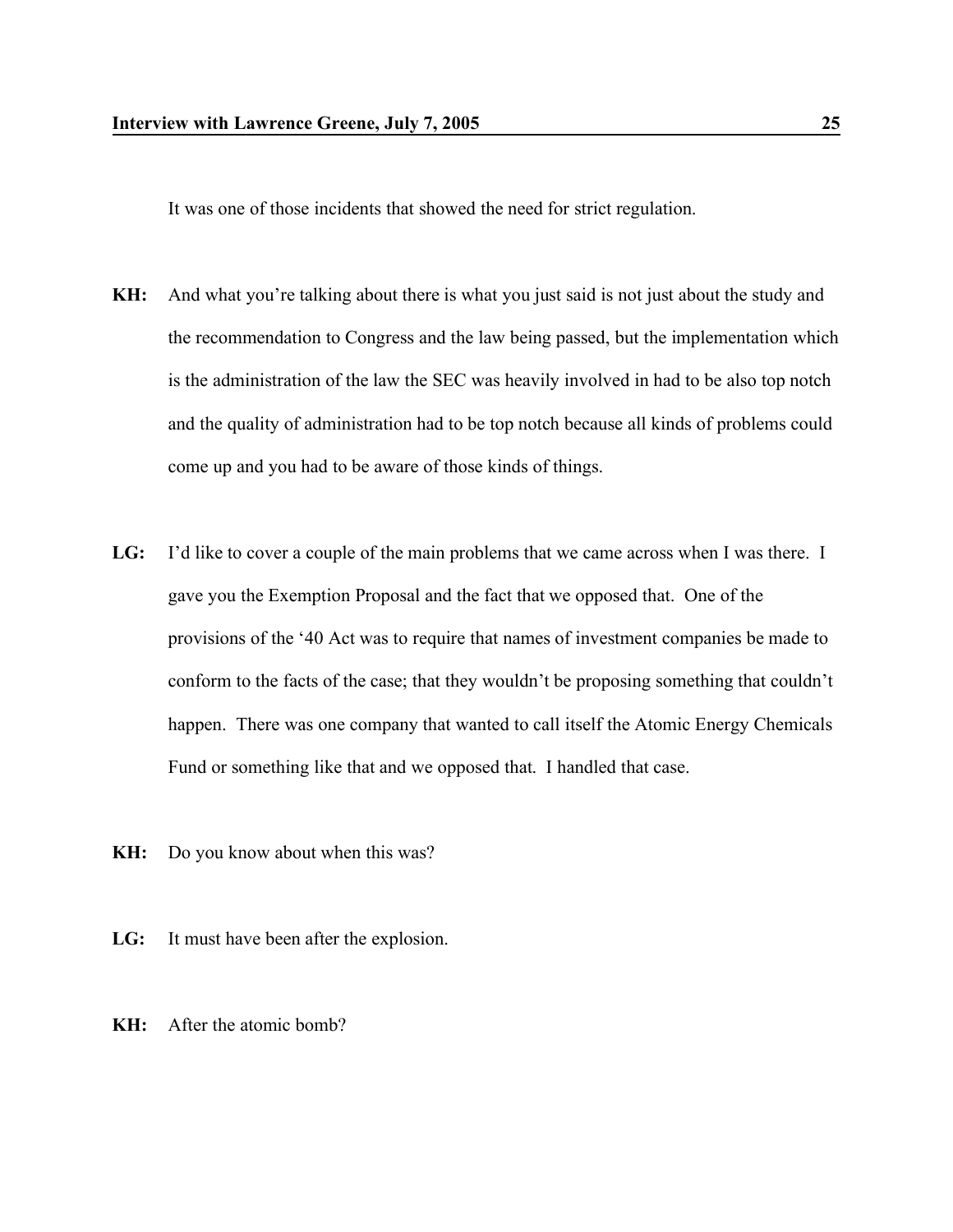**LG:** Yeah.

- **KH:** All right, so after the end of World War II?
- **LG:** It was after the end and I remember there was a hearing on that and our argument was there's no such thing as any company that produces anything with atomic energy—not yet—maybe in the future, but there were other names. Now of course, Fidelity Fund would probably pass, but there were companies called Capital Growth, which I opposed but I was overruled. They said well a Capital Growth stock is well known, so I lost out on that one, but I still think to call a fund Capital Growth Fund when it's losing money is hardly an appropriate name.
- **KH:** So it was almost like again for the investors' sake is to don't call something that may be deceptive or not true.
- **LG:** Exactly; that was the whole point and we had to review every filing with that in mind. We had to prepare forms—but when the '40 Act was just passed and we had this new Division to organize and we had forms to prepare for filings and applications and it was so good to have people who were top notch to help in getting the job done.
- **KH:** Let me just ask you one question about that, Larry. From the time you started until the mid-'40s, mid-'50s—you left in 1960?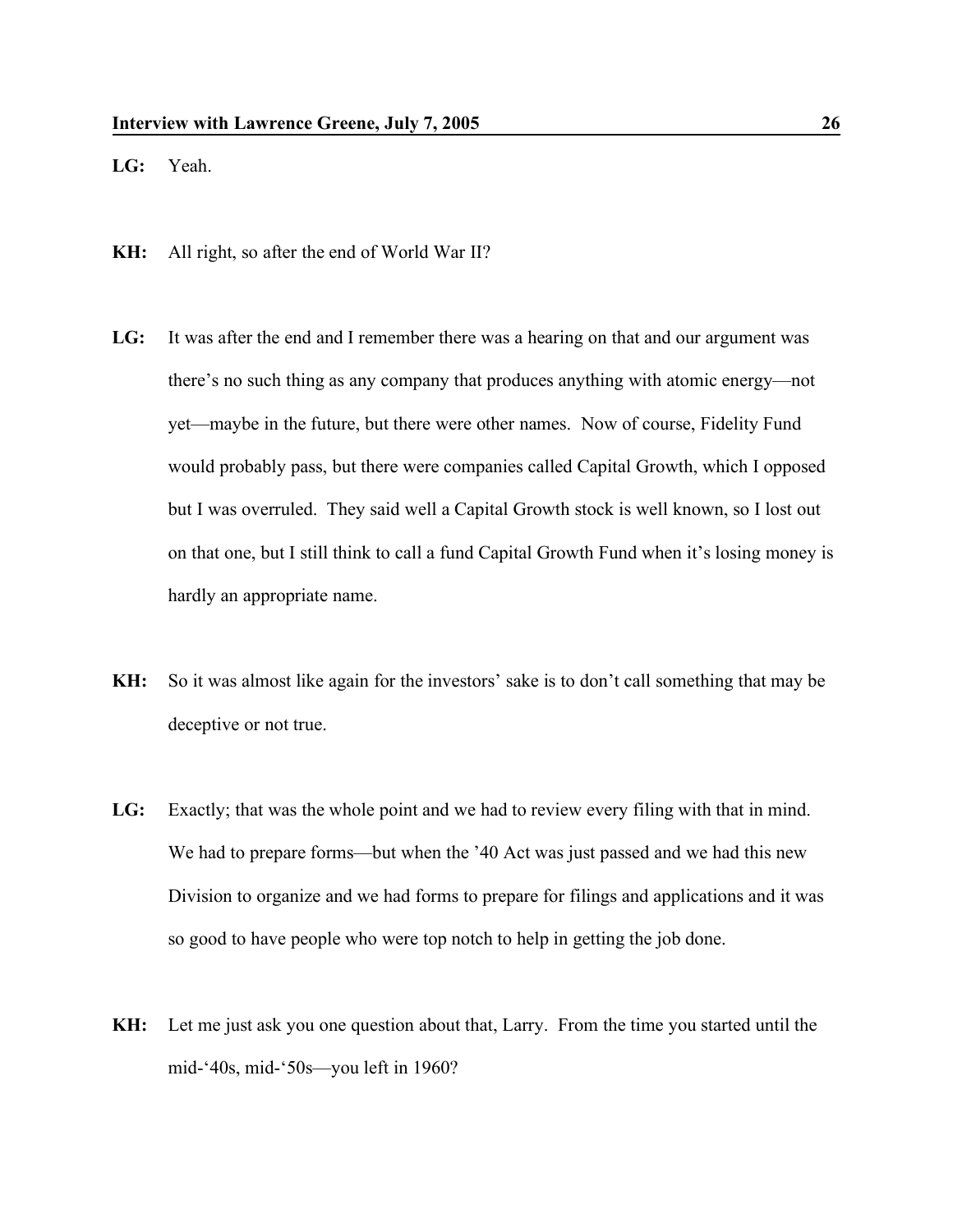- **LG:** 1960.
- **KH:** Tell me just a little bit about the volume and the complexity of work in the SEC. Was it just the volume that increased or was it the complexity or was the involvement of the SEC as a whole—just your recollections of how that changed over those years.
- **LG:** Well during the war of course there was a wall. There was not much activity; much of the war effort was full-speed ahead and there wasn't much in the way of what we had to do. It was just sort of taking time out for a while. But thereafter, it really increased tremendously and it was just an in-flow of work as the economy grew; remarkably—a lot of things happened. I think work increased in general.
- **KH:** So the volume itself increased?
- **LG:** The volume increased.
- **KH:** As the economy got bigger?
- **LG:** And at about that time I was transferred to the Chapter 10 aspects, so a lot of my work was involved in the reorganizations of companies under Chapter 10 and I traveled to Pittsburgh before the Court, to Richmond before the Court. I was Principal Advisor on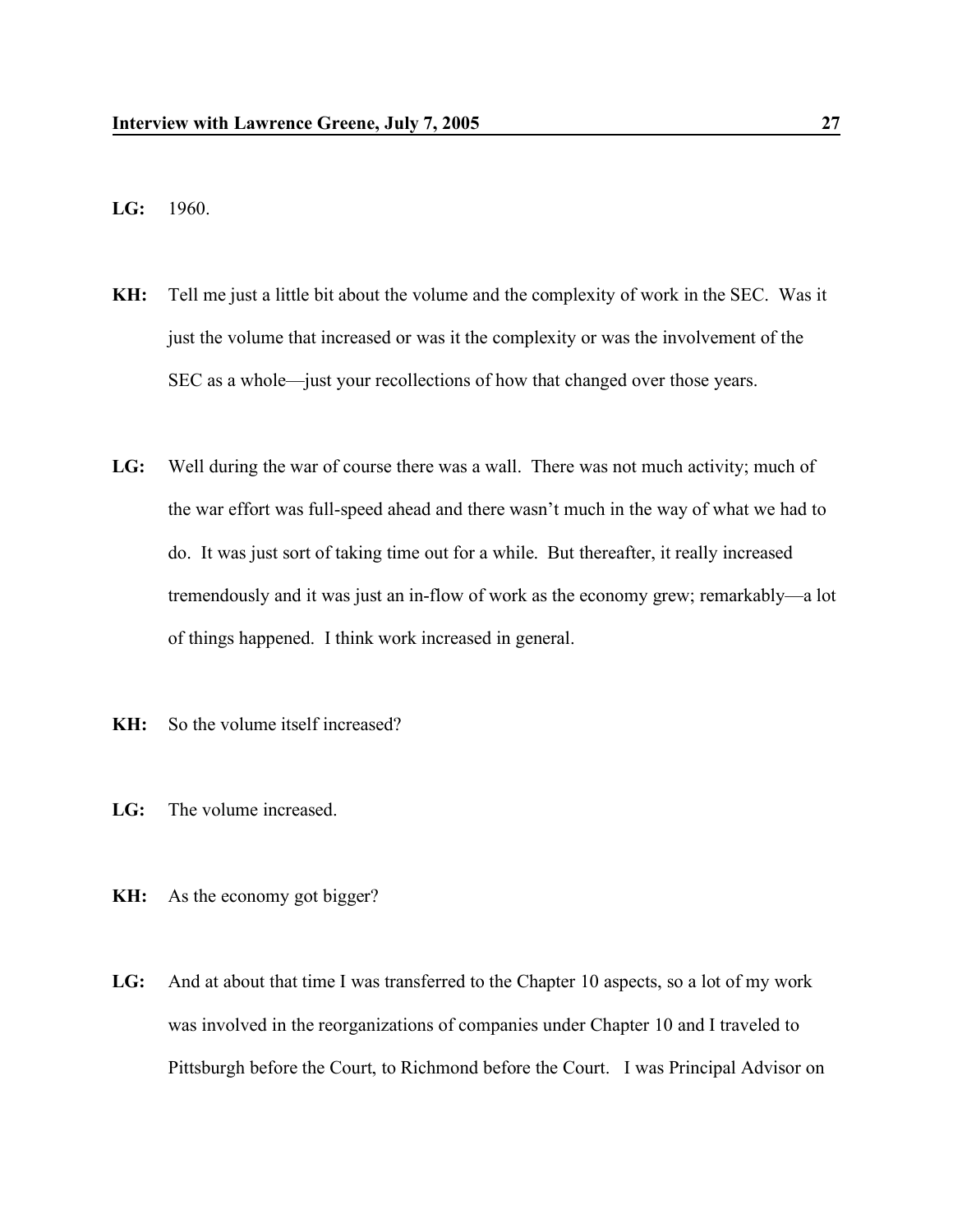## **Interview with Lawrence Greene, July 7, 2005 28**

Chapter 10 but the regional offices in New York, Chicago, San Francisco, where the bankruptcies under Chapter 10 were, handled the donkey work. After I left, I think Chapter 10 diminished in its position of importance, because I think they modified the Bankruptcy Act. See, by that time, the bankruptcy trustees had gotten familiar with what the SEC was trying to do to get fairness and equity and to prevent conflicts of interest. Conflicts of interest had been at the heart of the problems in reorganizations.

- **KH:** In Chapter 10s that you dealt with?
- **LG:** In receiverships and reorganizations before Chapter 10, and this was because—for example, a lawyer might represent a committee consisting of common stockholders and preferred stockholders and that was a conflict right there. So that was part of the job that we had to do.
- **KH:** And what you're saying is once you did that enough times, people involved in bankruptcies would understand this was a problem, so we would avoid the problem and we wouldn't do it anymore.
- **LG:** Exactly.
- **KH:** So by virtue of what the SEC was doing it was changing behavior out there.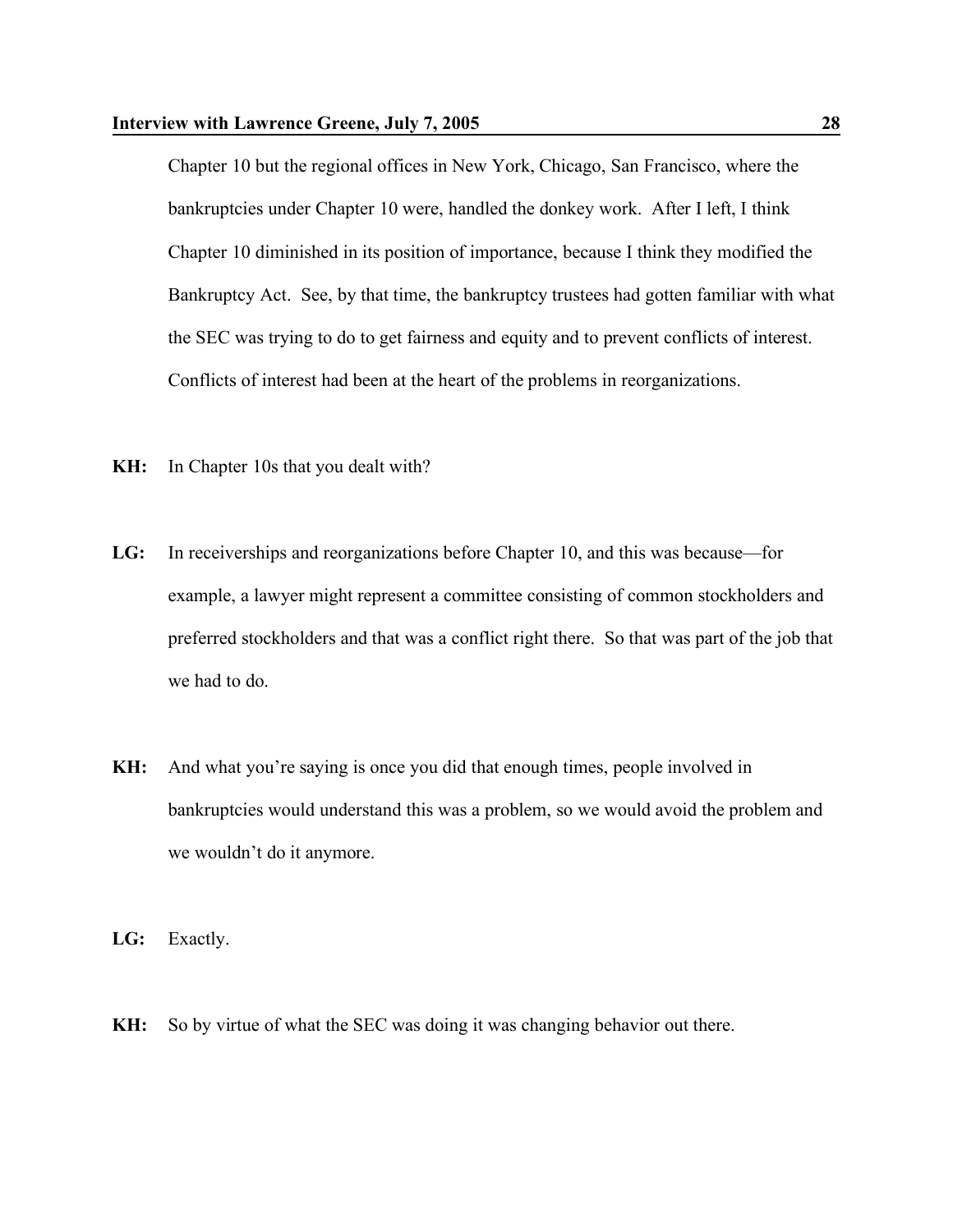**LG:** At that same time we had to handle trust indenture work. There had been another statute passed—the Trust Indenture Act of 1939 - and we worked on that aspect, too. The SEC had a lot of work to do in all of these areas. I'd like to cover a couple points. There was a section in the '40 Act, which said that the SEC had the right to bring actions to prevent gross abuse of trust. Now that's like a fiduciary committing a breach of trust. The General Counsel, Chester Lane, had issued a famous report which said that—for an investment manager who was in a fiduciary position to transfer his job for compensation would involve a gross abuse of trust. The transfer of his managerial contract would be a breach of trust.

Well, years later, Sinclair Armstrong was then Chairman of the SEC at that time, in the '50s, a manager of a mutual fund, who was a very powerful political person, transferred his management contract to someone else for a consideration and got paid for it. And we found out about it and we got the approval of the Commission to bring a legal action. The Commission probably didn't pay too close attention to it and we brought the legal action for gross abuse of trust against this person.

Well all hell broke loose after that; he was a very big political power in California and he approached to the Commission and said how can you possibly let this happen? What gross abuse of trust; it's ridiculous. I was called to the Commission because I was the Assistant Director then, and Sinc Armstrong says, how could we possibly bring a gross abuse of trust against such a high-minded, ethical person as so and so in California?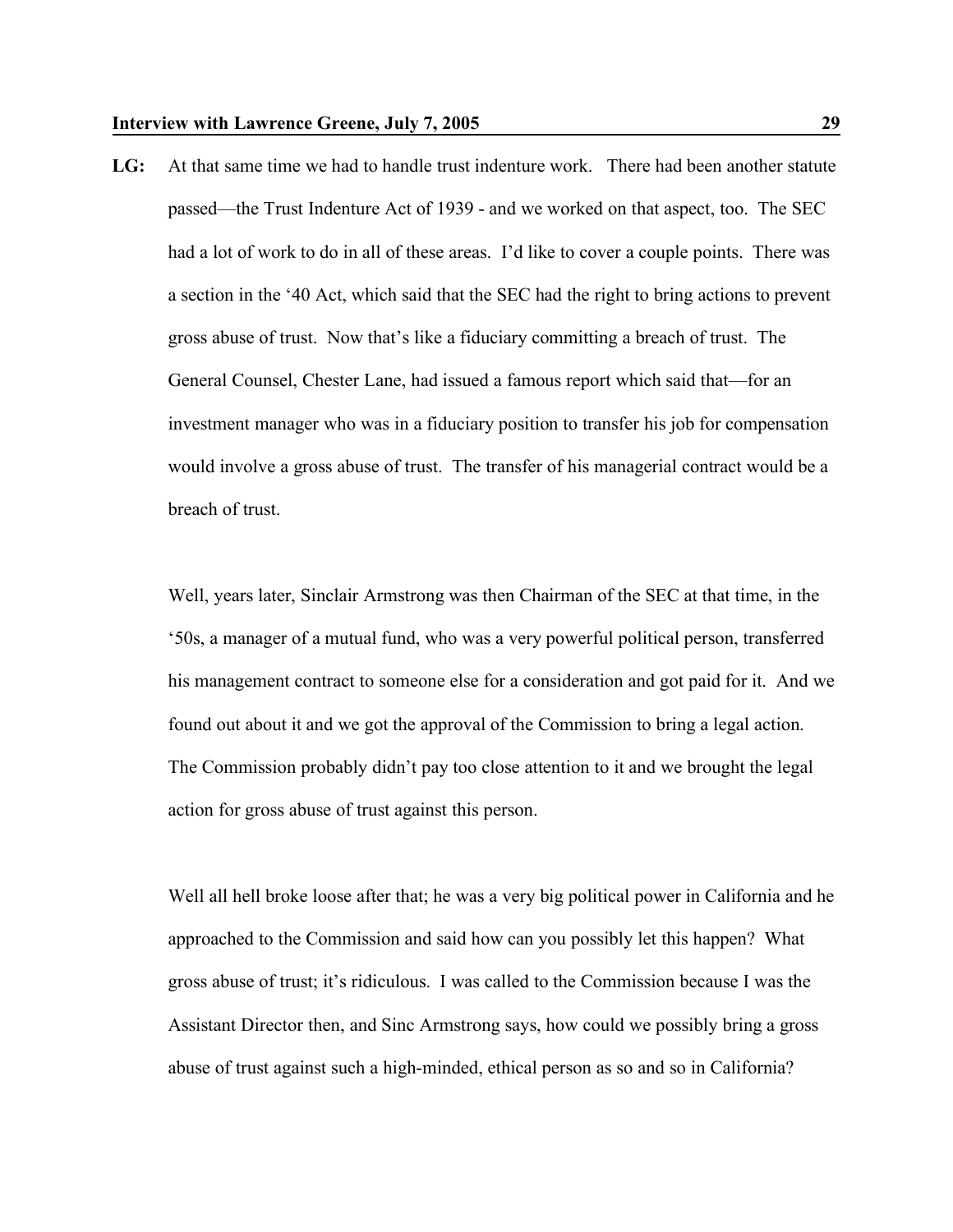And I had to explain to the Chairman that we had a General Counsel opinion to the effect that the transfer of a management contract for a consideration would be a gross abuse of trust. That's what the statute says and that's what the opinion said. Well he said, I can't understand that at all; I don't know what happened. We'll have to work something out. That's what he said.

Subsequently it is true that the Commission began to work on something because you see a management contract could also be held by a bank. Now what if a bank merges with another bank? That's a transfer of the management contract actually and it could happen in other ways, too, and I think subsequently after I left the SEC the '40 Act was amended to permit transfers of management contracts provided there were certain steps taken such as having a super majority of independent directors approve it and that the investors would be given full disclosure and approve the transfer.

- **KH:** Do you remember what happened to this particular case?
- **LG:** I think it was settled perhaps by his not going through with the transfer and maybe working out something else. But that was the job that we had to do despite the fact that there was politics involved, too. That was one thing that I wanted to mention to you.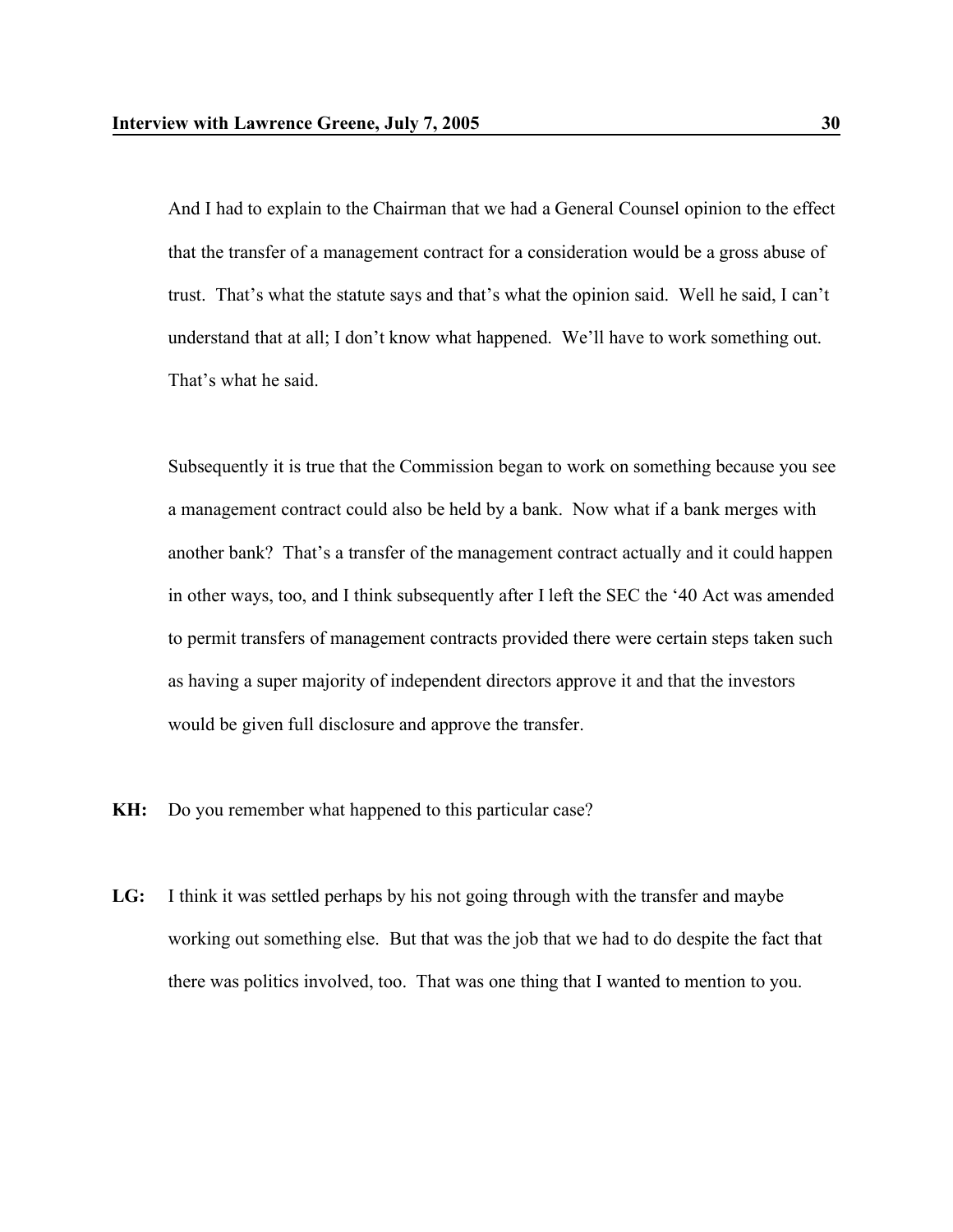- **KH:** Did you find the agency from the beginning to the end when you were there; did you find the agency to be involved in a lot of political issues affected by politics?
- LG: Not too many, but of course it was bound to happen a little bit. But we were never really in any way inhibited by politics. I handled one litigation involving a holding company that we thought was an investment company in Philadelphia and it was highly political. This guy at the head of it was a mean awful guy and the holding company had control of department stores in Philadelphia like Litts Departmetn Store and some others and I remember Judge Healy at the time referring to this guy **-** I hate to put this on the record, but he called him a cross between a fox and an outhouse rat. He was awful.

But I handled the case; we won the case before the Commission and they took an appeal and on the appeal our General Counsel who handled the appeal then got hold of the filing of this company in its tax return under the Internal Revenue code and it turned out that they called themselves an Investment Trust in that filing. Well their appeal collapsed at that point and we won the case. But I was so happy about that because it was one that I had worked on for a long time and I felt that they should have registered. And I don't know why they didn't but it may have been because of something that they wanted to cover up.

**KH:** And the registration would have made them jump through some hoops and requirements? Disclosure and things like that?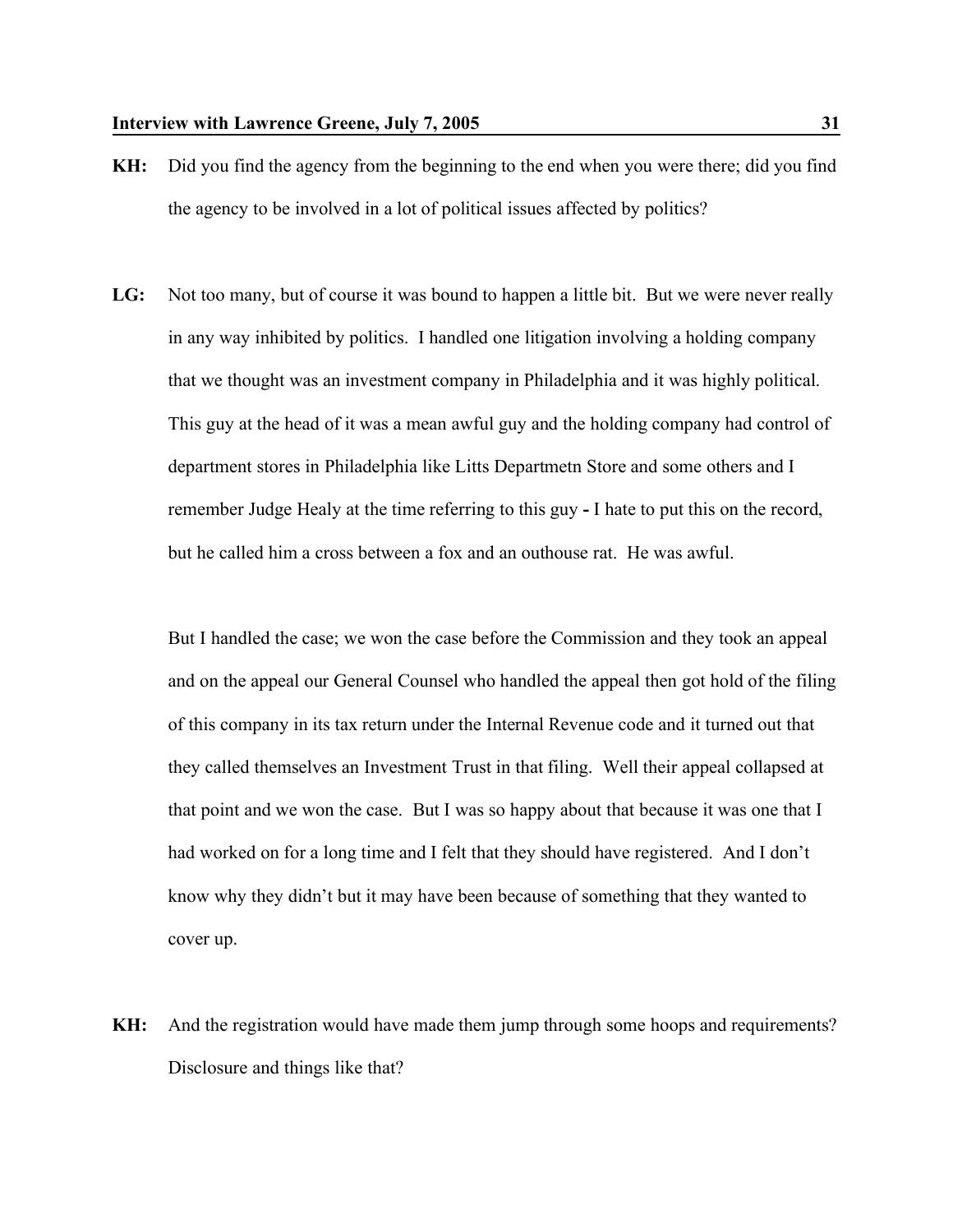- **LG:** Disclosure and things that they couldn't afford I suppose at that time.
- **KH:** Okay.
- **LG:** That was one of the great moments of my career at the Commission. You know time is passing and I would like to get to a couple of things that I wanted to present to you. I have a *New York Times* financial section article on Thursday, September 28, 1939, which describes the installment plan report.
- **KH:** That's the one you mentioned earlier that you had worked on and presented to Congress? These are obviously some moments from your career that you were especially proud of.
- **LG:** Exactly. The other thing I want to tell you about is this book, which was prepared by The George Washington University Law School. They had an issue in October of 1959 and it was called *A Symposium on the Securities and Exchange Commission*, and what is so great about this issue is that it has a foreward by Justice Douglas; it has an article by Jim Landis on the *Legislative History of the Securities Act* and it has other very interesting articles on the SEC and on various aspects of it. And some of it is so informative and interesting that I think you particularly as the historian and others would find it tremendously interesting. And I'd like to give this to you on a loan basis because I want to hand that down to my grandson who is a lawyer.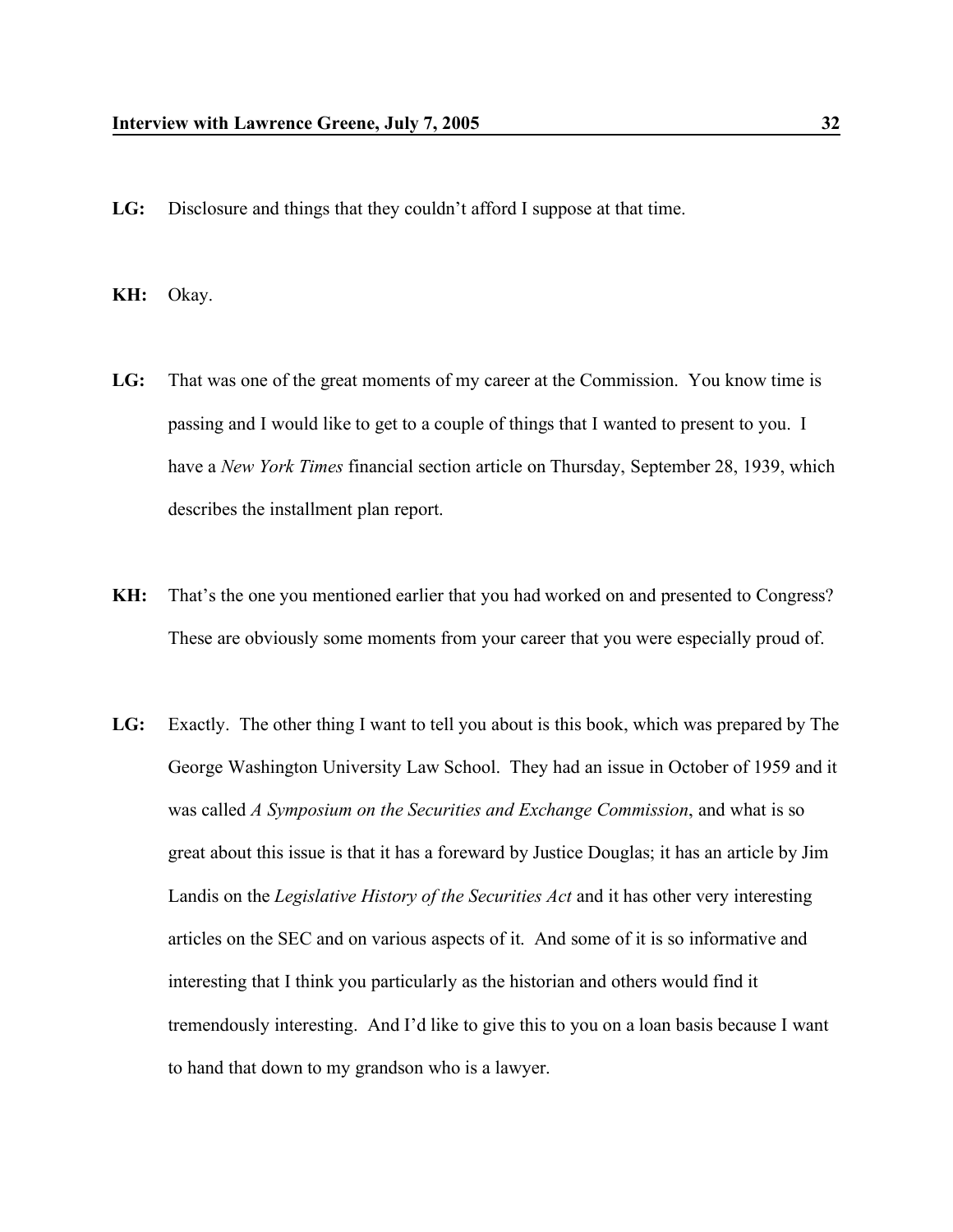- **KH:** You have written one of the articles.
- **LG:** I wrote one of them.
- **KH:** And you're writing about The Investment Company Act of 1940, which is the act that you worked so hard on.
- **LG:** Now I have two other major items to cover with you. In January 1957 after almost 20 years with the SEC, I was awarded a Rockefeller Public Service Award and I have all the materials related to that award including photographs and the application itself which had to be filled out and approved by one's boss, who was then Ray Garrett, who later became a Chairman of the SEC.

And I have the actual study project that I proposed in order to get the award and I have copies of recommendations and comments to Princeton University by people like—well Ray Garrett as I mentioned, Donald Cook who became Chairman of the SEC, and Ed Hanrahan, who was then a Commissioner, then Ganson Purcell who also became a Chairman, Ralph Demmler who became Chairman, and Louis Loss who wrote the book on *Securities Regulations*.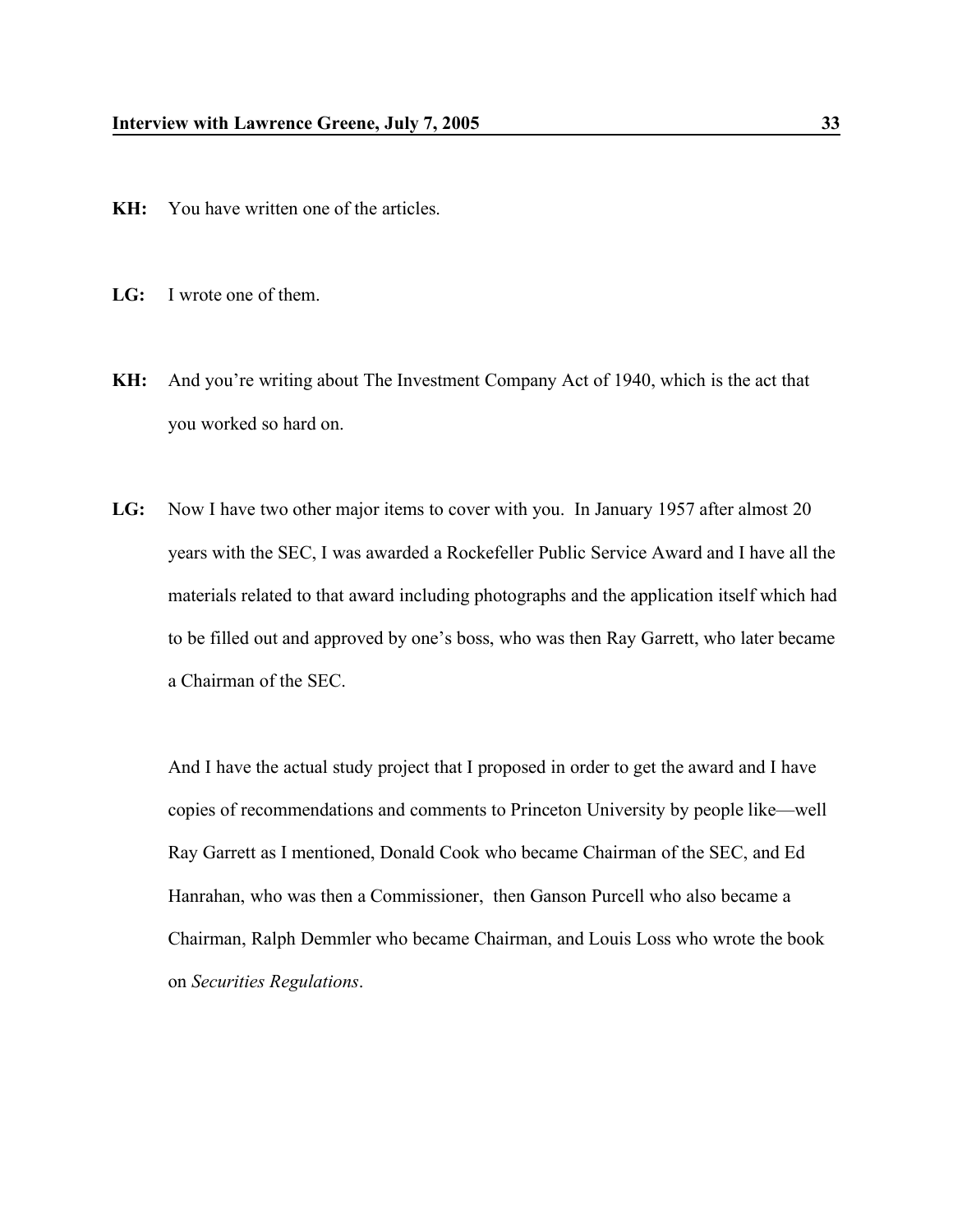Well the encomium I received in this is so gratifying and I would like to say though one of the items I find particularly happy to get is a letter from of all people, Sinclair Armstrong, the guy who gave me such a hard time when I had this gross abuse of trust case, and among other things he said, "during your long career with the Commission you have constantly demonstrated legal and administrative ability of the highest honor."

Well it was really wonderful to get all these letters and there are reports and newspaper clippings and I am hoping to get that photograph but I guess I have it someplace else. These are notes that I took when I was abroad. I traveled to Europe and visited various financiers and bankers and other officials in London and Paris.

**KH:** But you traveled in Europe.

- **LG:** I was in Europe.
- **KH:** On behalf of the SEC?
- **LG:** On behalf of myself; this was my project and I was visiting all these people. At the end of the venture, this was the report that I wrote and was published in the *Economic Review*.
- **KH:** Okay; so you went over as your own sort of venture?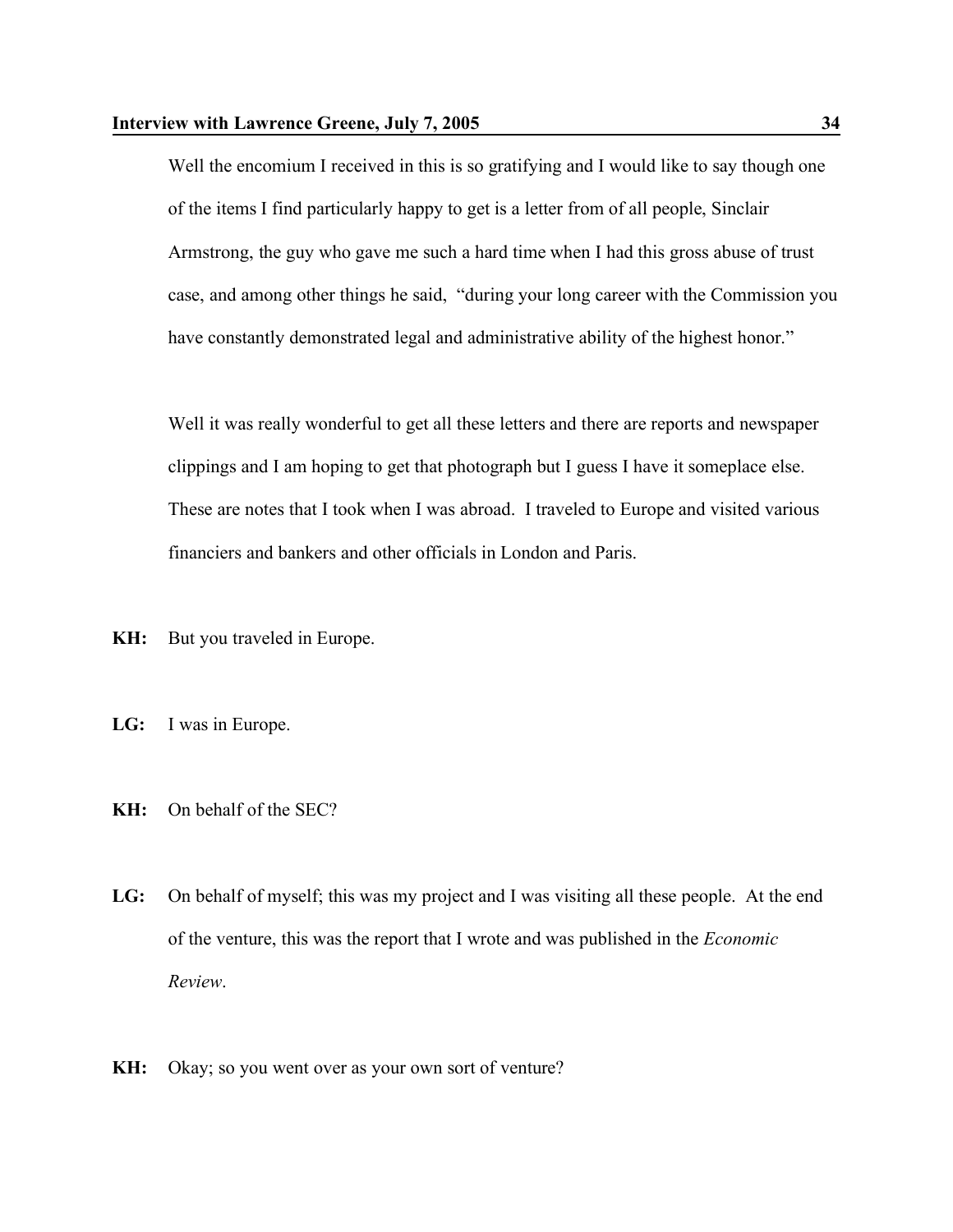- **LG:** Yeah; but with the backing of the Rockefeller Fund.
- **KH:** From the very beginning the SEC wasn't just involved with domestic markets. They always had their eye on sort of the relationship with the world markets.
- **LG:** Absolutely.
- **KH:** Even in the early years, part of the studies they did dealt with the bankruptcies of Cuban companies and South American companies?
- **LG:** Right.
- **KH:** A lot of that.
- **LG:** Now all during my career with the SEC I always had contact with the Investment Company Institute and originally it had a different name, and we worked very closely. When I left the SEC I also continued with the Investment Company Institute. Now in 1990, the Institute had a celebration of a half a century of service, and they asked me to give them a comment on my feeling about this. And so I wrote them a letter, which I think you would find interesting. And this is a photograph; I'm over here.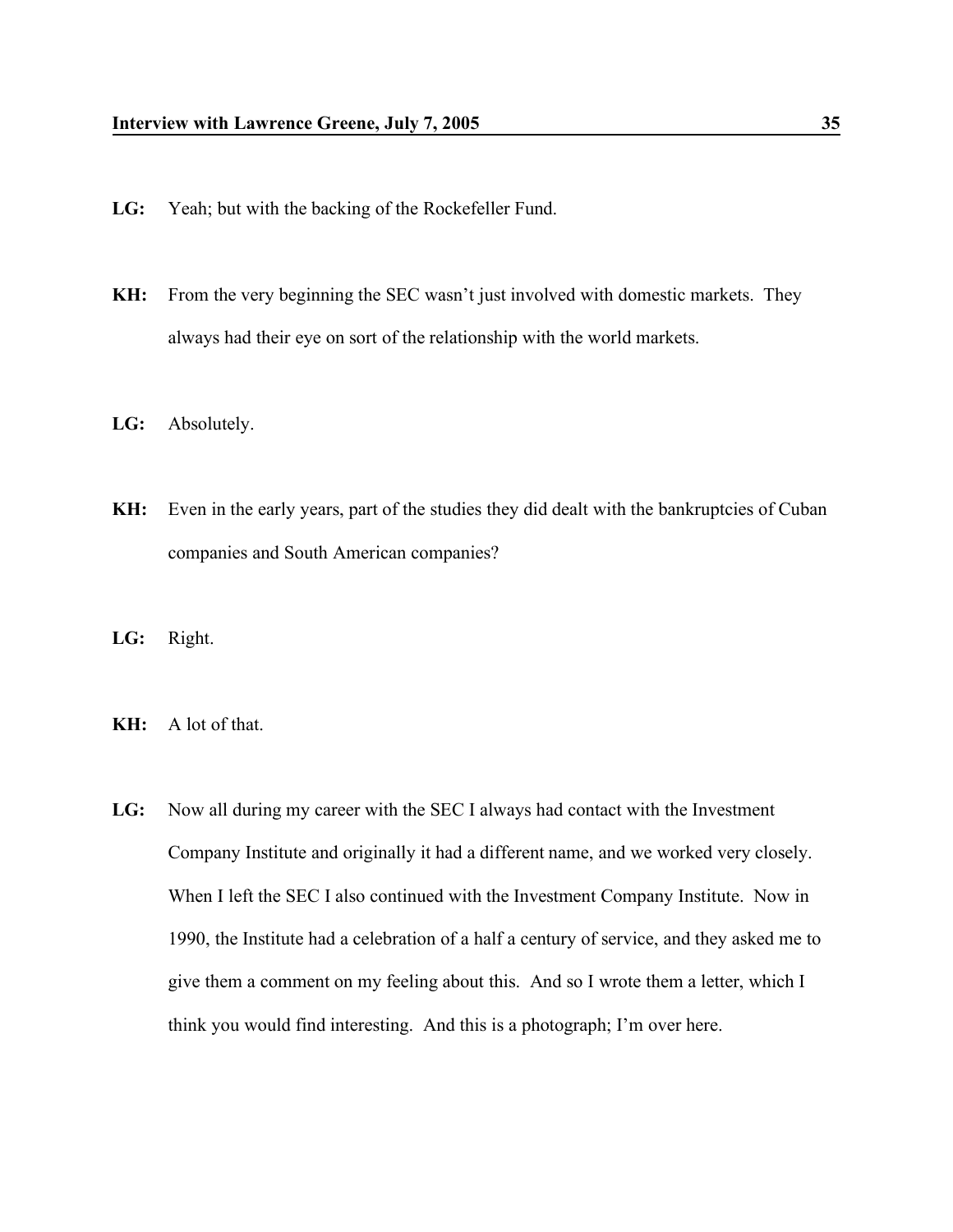I think the Chairman of the SEC was on here—well I don't know which one. But these are people who were very active in the investment company industry, and you can have that. And then in 1959 after I had come back from Europe I was still very active. The Small Business Investment Company Act was passed and we, who were in the SEC on the '40 Act staff were asked to comment on aspects of the Small Business Act and so I participated in lectures around the country. This is one of the pictures that was taken at the time.

- **KH:** So this was like sort of a Speaker's Bureau where you would talk to business people across the country?
- **LG:** Yes.
- **KH:** About the Act and how it might affect them?
- **LG:** About the Act and encouraging them to make application to get funds for it.
- **KH:** This is a far cry removed from what you started doing.
- **LG:** It certainly is. And lastly, this is when I left the SEC and there are printed remarks by Joe Woodle who was then Director of our Division and he makes a statement about me and my leaving and he covers so many items that I had participated in I thought you might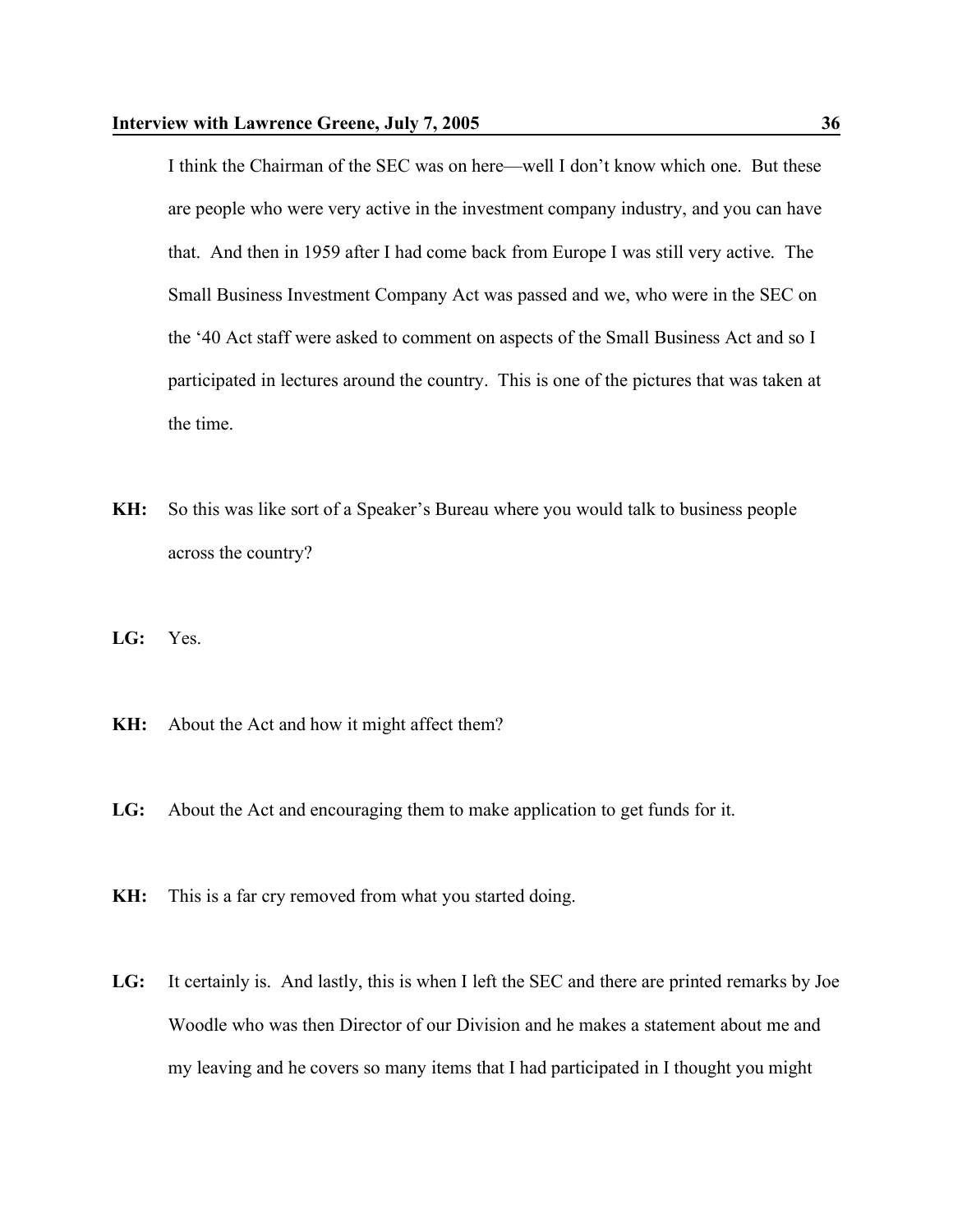like to take a look at it. And then the rest of it is what happened thereafter when I left to go to Dreyfus and Company and I think maybe this might be also of some interest.

- **KH:** This will be very, very helpful and it will help fill out a little bit of your personal story also with the SEC and the things that you did there and for the long career that you had. Looking at the book that you gave me, the George Washington compilation, sort of the celebration of the beginning of the history of the SEC after a number or years.
- **LG:** Right.
- **KH:** And you mentioned that the foreward is written by Justice Douglas. He was, if I remember right, he was the Chairman when you first started there.
- **LG:** He was Chairman.
- **KL:** And he was preceded by Mr. Landis?
- LG: No, by Kennedy—Kennedy was the number one guy.
- **KH:** Okay; and then after that Mr. Frank?
- **LG:** Jerome Frank.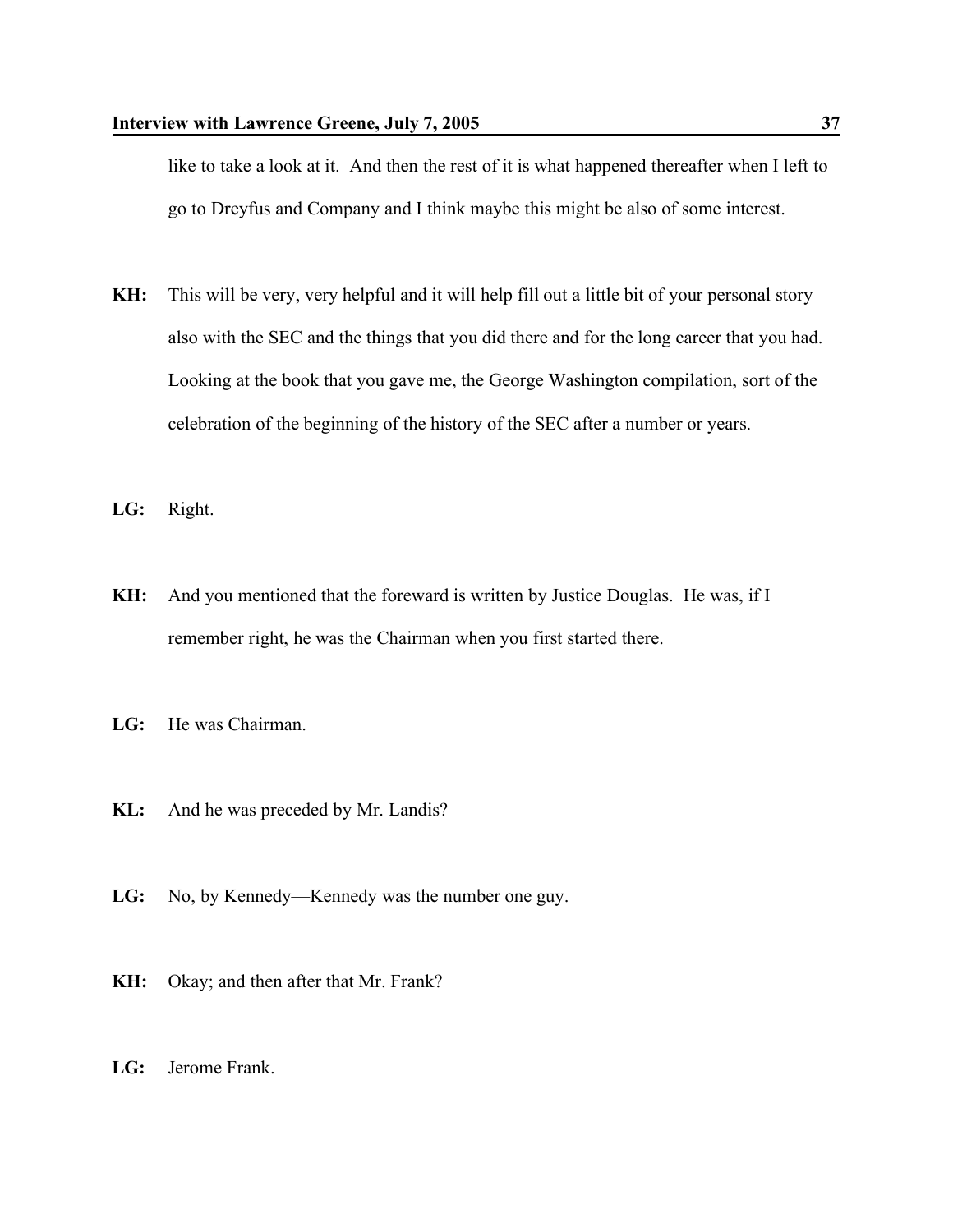- **KH:** Right; did you have any kind of associations at all with the Chairman—Justice Douglas or Mr. Douglas before he became on the court—with any of those folks individually or have correspondence with those people?
- **LG:** I was just an ordinary attorney at the time on this small aspect of the SEC. But, there was the aroma, the feelings that they gave out.
- **KH:** Well, tell me about that. We hear this over and over again and all the people who are really running an agency—they're all below the Chairman; they're the ones that do the work. But we've heard people talk about this feeling that—that these Chairmen give off.
- **LG:** There was such a zeal to do the right thing to correct whatever was wrong, to make sure that things went well and it permeated the atmosphere. It was one of the best times to be in the Washington area in the legal field. Every one of the lawyers you spoke to had this feeling of having done a great job for the public.
- **KH:** Because the country was in a financial mess.
- **LG:** It was.
- **KH:** And you saw your work at the SEC as making this financial system better.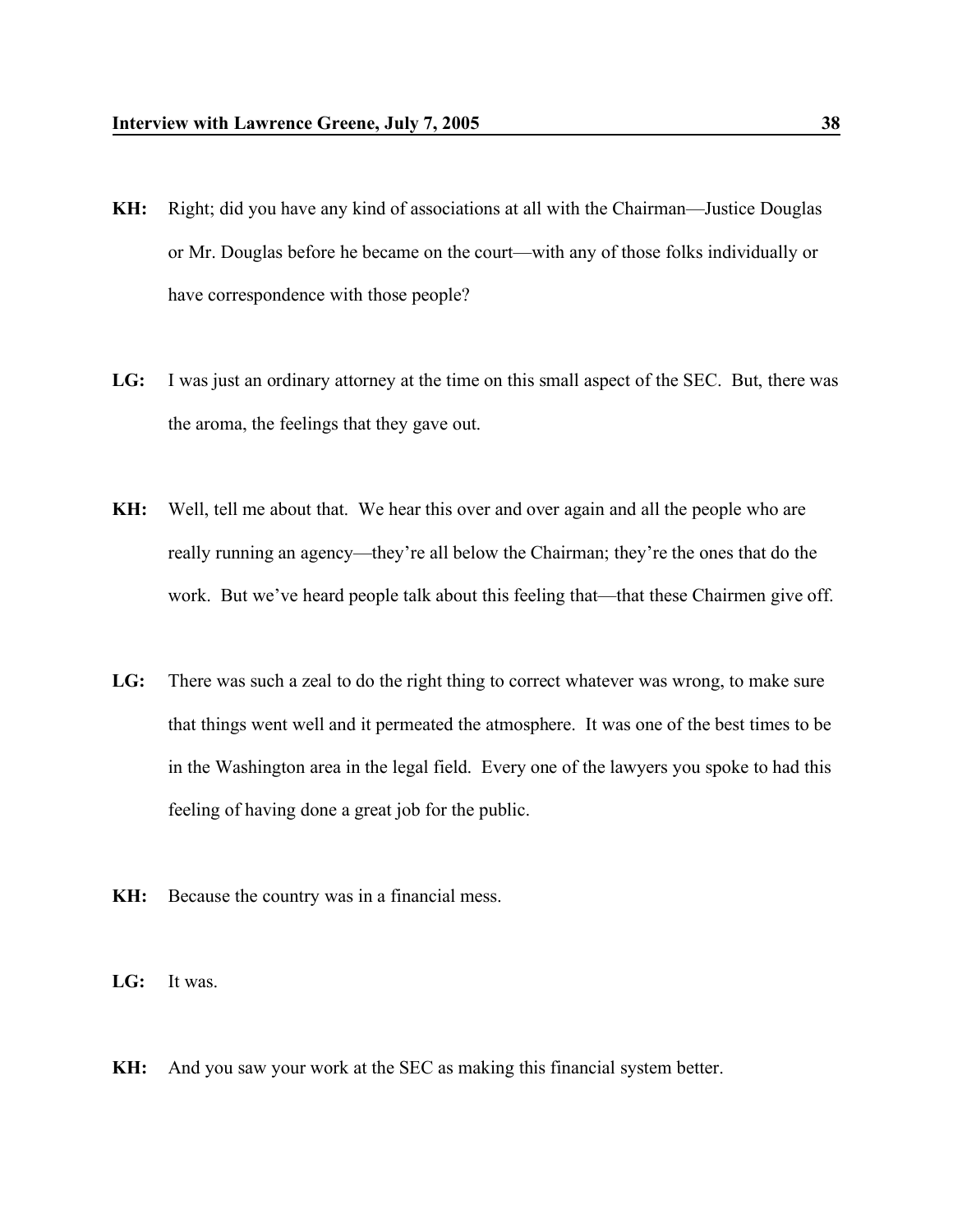- LG: That's right; we were trying to prevent the crooks, the people who would take advantage of poor people. We knew that some of those small owners of businesses and small operators had lost millions of dollars. It was a mess and then you know at first the people from Wall Street came down and—they say you're trying to undermine the market, you're trying to do all of this or that and it's going to be the worst possible thing. And then what happens? There comes the blow of Richard Whitney.
- **KH:** Tell me about that. It wasn't the free lunch for your guys. There were the battles that you had to fight.
- **LG:** You'll find that—for example in Landis' statement that John Foster Dulles came down with a fervent plea to not go through with this stupid kind of legislation that was unnecessary—that the market would take care of it itself and—but then better minds took over and said no, we've got to negotiate.
- **KH:** What was the impact of the Whitney incident? The SEC was in the middle of a fight with the Stock Exchange. I know that you weren't directly involved in that but the sort of feeling…
- **LG:** I know that was the background and the feeling was that my God, now we really got a real live incidence of non-disclosure.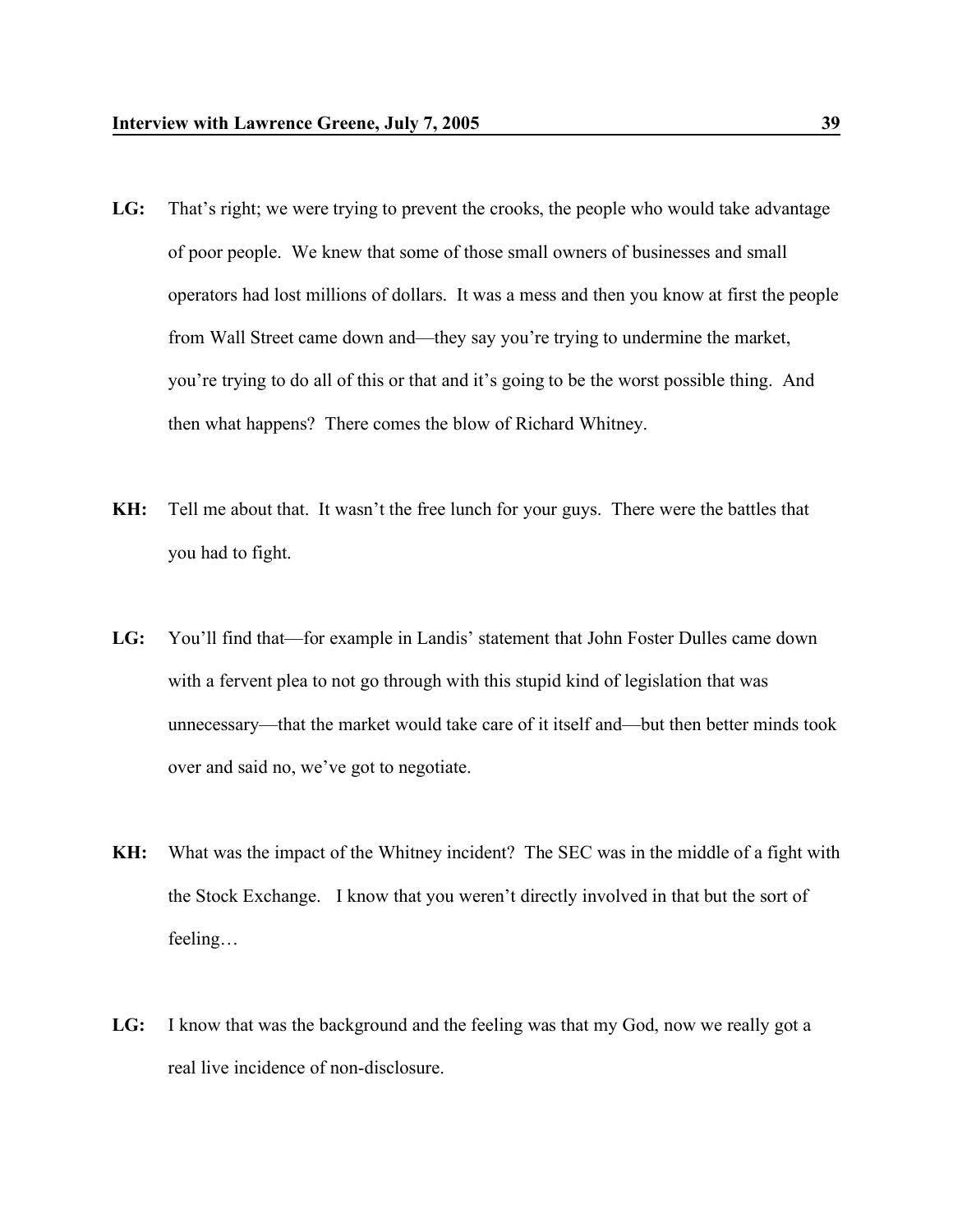- **KH:** With one of the most prominent businessman in American history?
- **LG:** And not only that but one of the elite; if there was anything like class at that time, they were upper class and with no consideration for the public, and this must have done FDR's heart so good because he was the butt of all of their antagonism. You know the Public Utility Holding Company Act was passed by only one vote? It was awful.
- **KH:** So the early battles of the SEC that you're describing, some before you got there, but you were certainly…
- **LG:** I was there during the period when they were...
- **KH:** Knockdown drag-out… we're not sure we're going to win these things.
- **LG:** The Holding Company Act went through so much anguish and work done that had to be done needlessly because if they had come through initially and agreed to everything it all would have flowed very nicely and as it worked out, it's worked out beautifully in the Holding Company area, but needless to say there were conflicts of interest throughout and constant battles. But it was so important for us to get top-notch lawyers. Of course, most of them came from Harvard, Columbia, and Yale, Chicago also, Stanford later,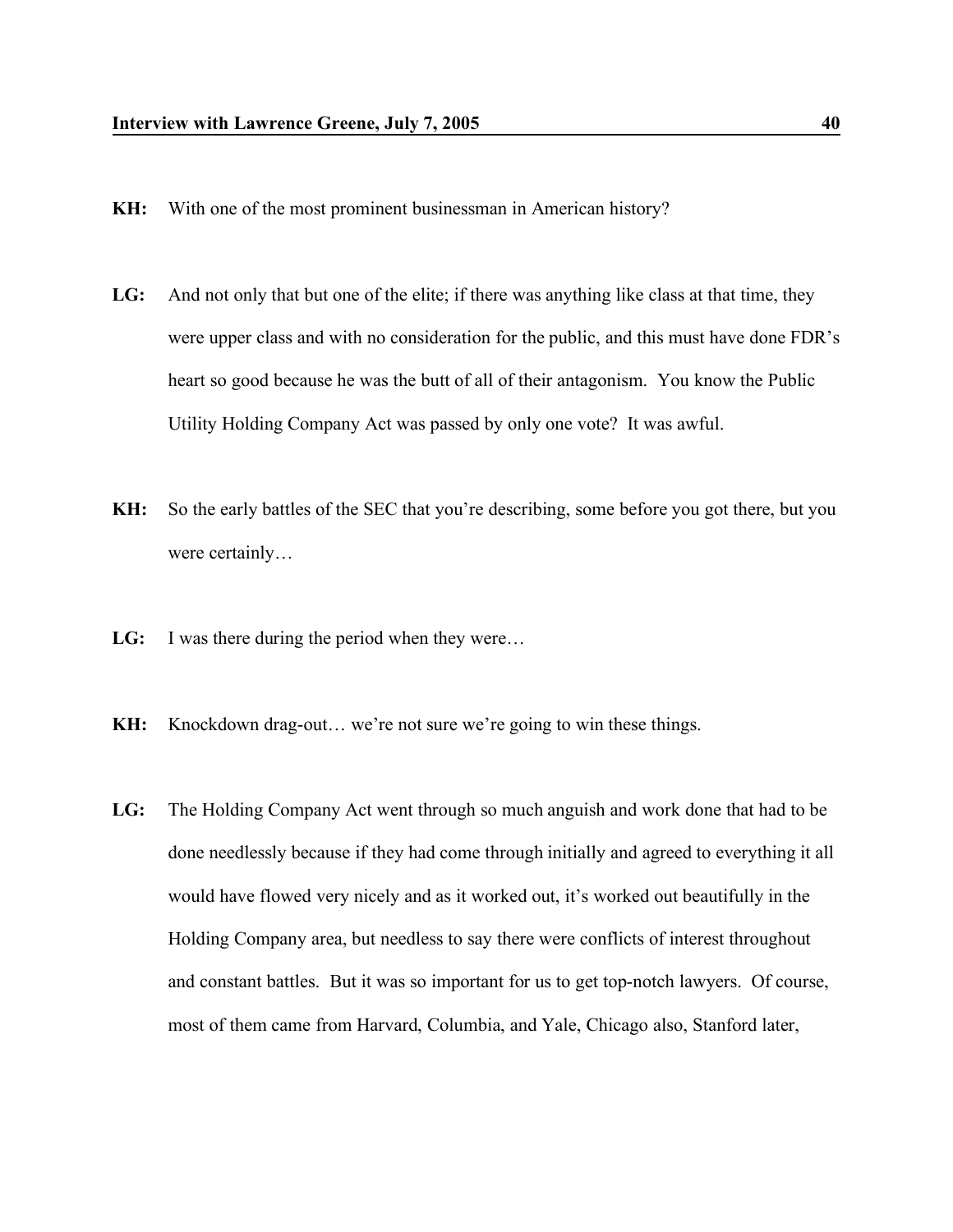Northwestern was one of the schools; and it was unfortunate that NYU then was not at the top grade as it is today.

- **KH:** But you had people from other schools also?
- **LG:** Oh yes, oh sure.
- **KH:** And then it was the kind of thing you're saying that these Commissioners and the Chairman would exude off this desire to do the right thing as you put it and you had a lot of young lawyers wanting to be involved in this kind of action.
- **LG:** We had—there was one particular lawyer now that you mention it who had been on Clarence Darrow's staff when he was handling the *Scopes* trial and I don't remember his last name. I knew him so well as Bob; he was one of the people working on the staff. He was a highly intelligent and very bright guy. He was from Kentucky.
- **KH:** And he wanted to be there?
- **LG:** And he enjoyed being there and working full force on doing the right thing, and I think they had people from all over the country doing that. It was one of the happiest periods of a person's life to be involved in the investment company area.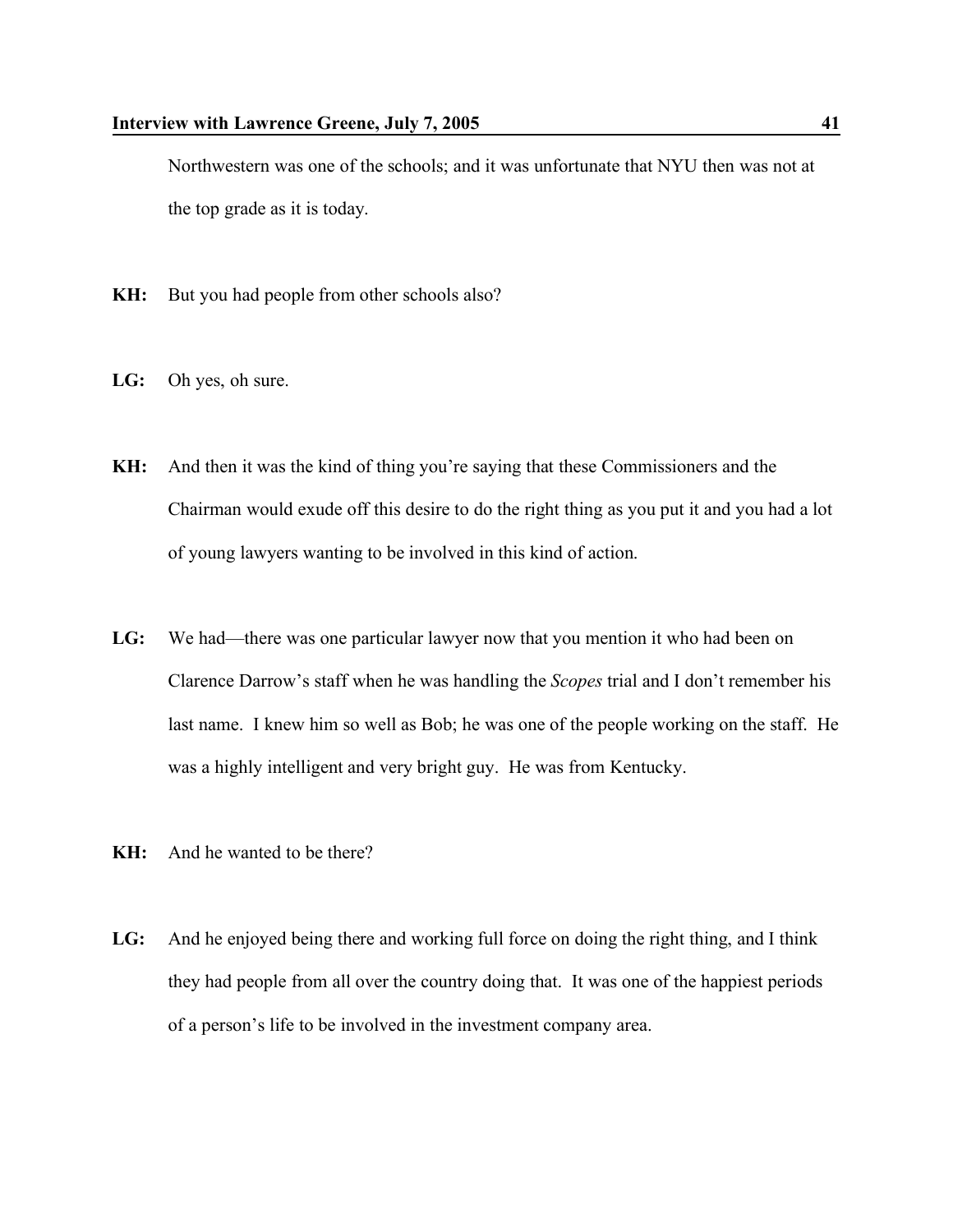- **KH:** These folks have looked back on the early Securities Acts and Exchange Act; they've looked back on them. They've looked back on the early SEC. I wanted to just ask you maybe in the last couple minutes here, you looked back on it. Tell me a little bit about what you think it accomplished. I mean you told me what you tried to do. What do you think this agency accomplished while you were there?
- **LG:** Even while I was there the mutual fund industry was going great for them. We encouraged them; they knew that the Federal Government was there to make sure that investors wouldn't be raped, that they wouldn't be deprived of what they were entitled to, and we encouraged the growth through our contacts with the Investment Company Institute for example. From the time I got there to the time I left, the industry must have grown to exponential growth. It was in the billions and as I said - it's a good thing that the SEC did not put a limit on the amount that the funds could create because they're now in the billions.
- **KH:** And you created the conditions through disclosure and regulation?
- **LG:** Yes we created this…
- **KH:** For this kind of growth?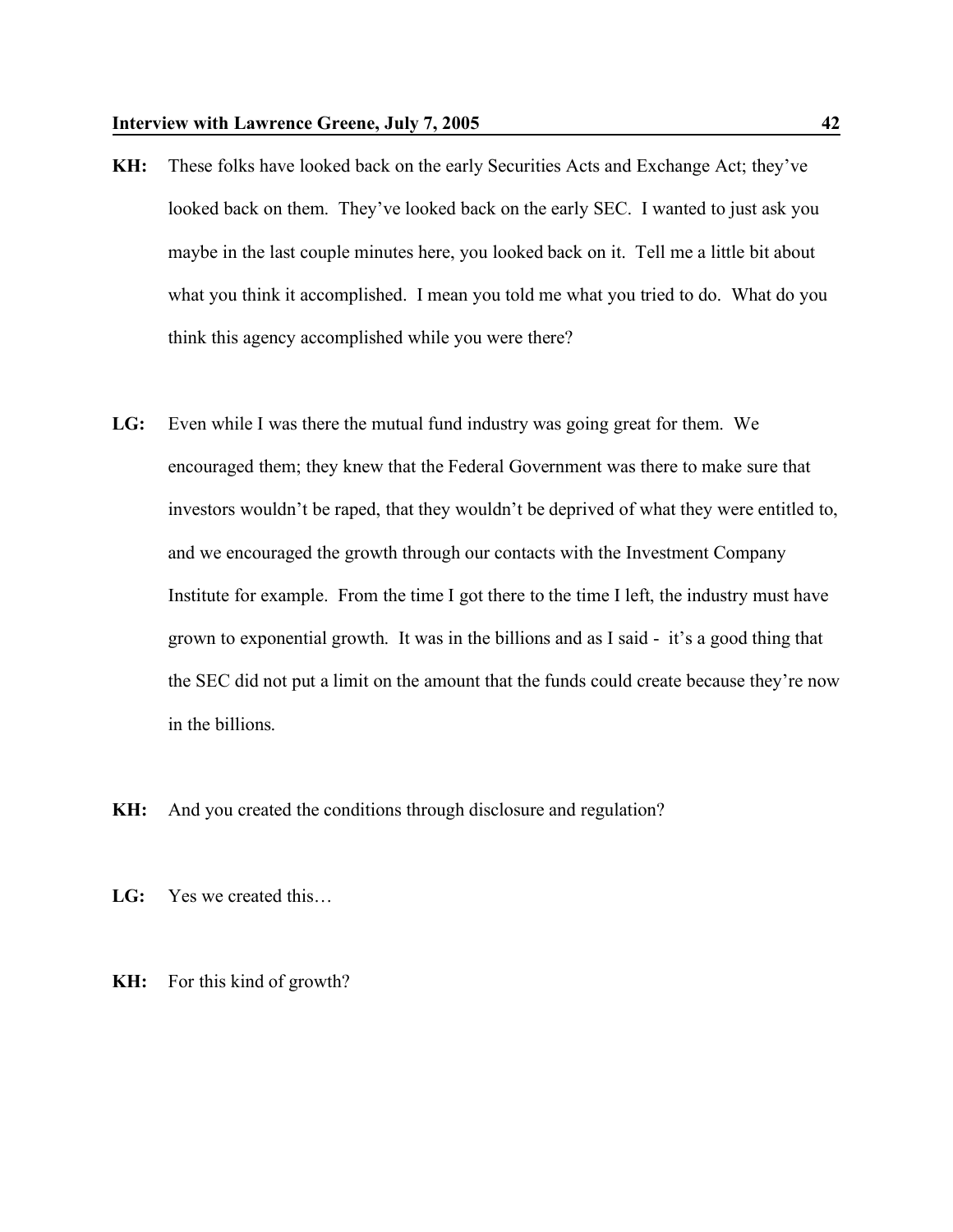**LG:** Growth—I must say though that the greed of man is unfathomable sometimes because when I read about what the Attorney General in New York uncovered I was aghast. One of the things that I worked so hard on at the very beginning of my period with the Investment Company Act was to see to it that all sales of mutual fund shares would be made at the next price—not at yesterday's price, because if you did it at yesterday's price there was an opportunity for greed, for taking advantage of the investment company and so despite the argument they made which was that—oh we need a fixed price in order to sell anything; we said no, you're going to sell just like you do in the stock market. You don't know what price you're going to get, unless you put the order for a specific price, but if you want to sell mutual funds, you sell it at the next established price.

So as I say, I was absolutely aghast that could happen; how could the SEC in their examination of mutual funds have missed the fraud? They go over everything very carefully. The mutual funds have their independent accountants reviewing what goes on in the way of sales; how could that have happened that they would let some firms make special deals and be able to choose their own price? That doesn't make sense.

- **KH:** What do you think happened there—an issue of speculation?
- **LG:** I think they just saw an opportunity to do something and they took advantage of it knowing full well what they were doing and I think it requires the toughest action against them for having done that.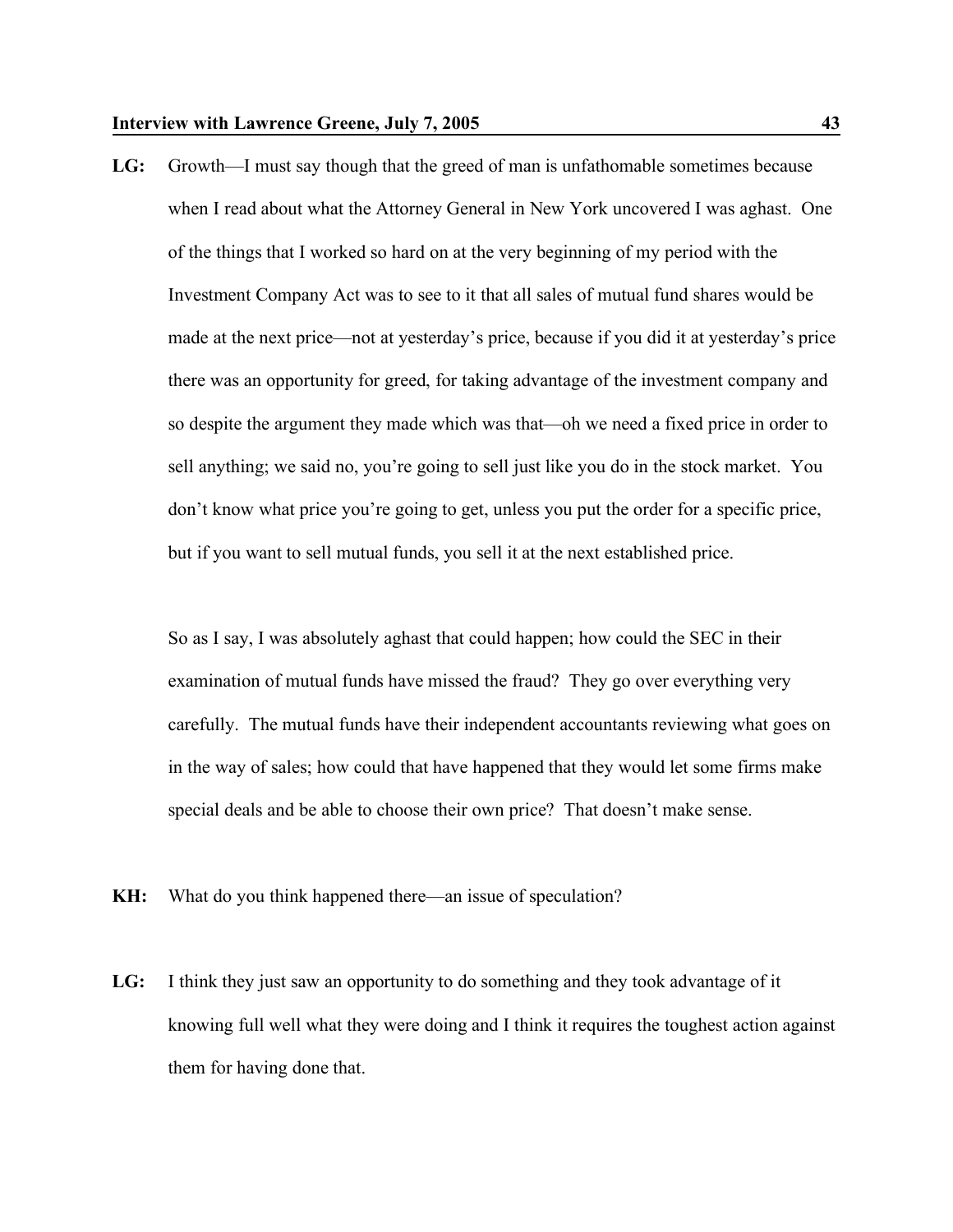- **KH:** So you needed the same kind of vigilance that you folks were providing in the early years?
- **LG:** Apparently we need constant vigilance and that's why the Investment Company Act, the Securities Act, the whole panoply of government regulation through the SEC is so important in our economy because if people like that do things against the interest of others, it hurts the industry and many, many companies I think who have done things that they shouldn't have done have suffered as a result when the facts came to light.
- **KH:** I just have a couple more questions. You talked a lot about the attitude that you on the SEC and a lot of your lawyer friends had about this being the place to be and you really were performing a genuine public service. You felt that this was really was a patriotic thing; it was a job, but it was more than just a job. You had an ambition to help the country.

It seems like that the attitude about government service has changed, and I might be wrong about this, but it seems like—certainly lawyers involved in government services, many of them are still very enthused about it, but the public attitude about government service has changed some. You don't see the top graduates from Yale and Harvard and some of these schools going there. Why? Why do you think that is? Is it because of the leadership? Is it because of the conditions or the money or something else?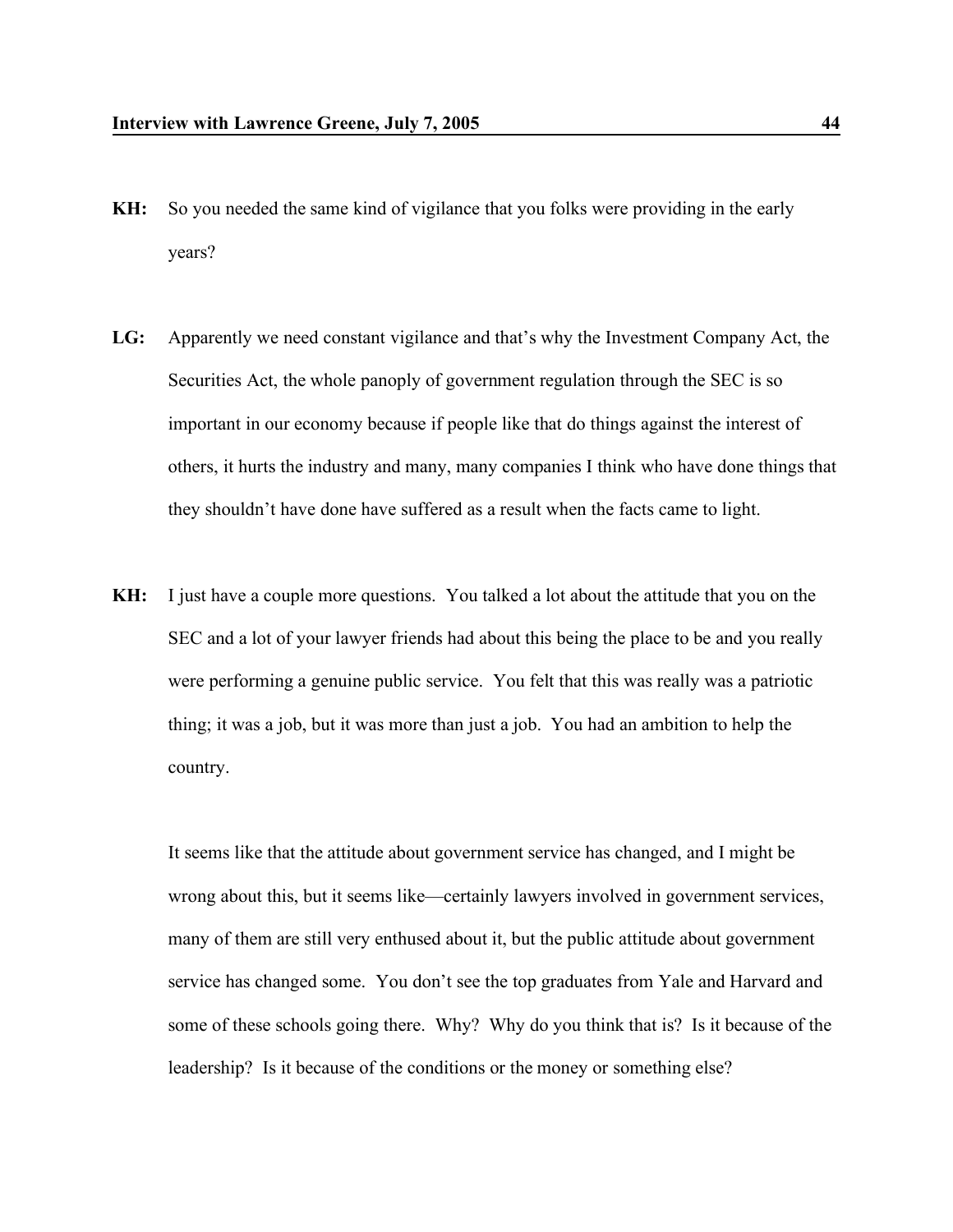**LG:** Well I think maybe it's because they can take advantage of what the SEC has done for the industry and permitted them to get more money—in industry rather than in the government, but here is one of the reasons for the Rockefeller Public Service Awards, I'd like to read you a forward: "At the time the Rockefeller Public Service Awards were instituted, the morale of the Foreign Service and the Civil Service was being undermined by a series of shameful attacks spearheaded by Senator Joseph McCarthy."

Well Mr. Rockefeller conceived of his proposed awards as helping to counteract McCarthy's morale depressing campaign, a dual directive was in mind—one purpose was to enhance the attraction of government service and by publicly honoring someone at the same levels at which superior ability is drawn into private practice. The awards would constitute an expression of citizen appreciation and respect for the Civil Service.

- **KH:** So what you're saying there is that these awards are an attempt to sort of counteract the denigration of public service…
- LG: Yes; that it was getting into...
- **KH:** ... undermining public service?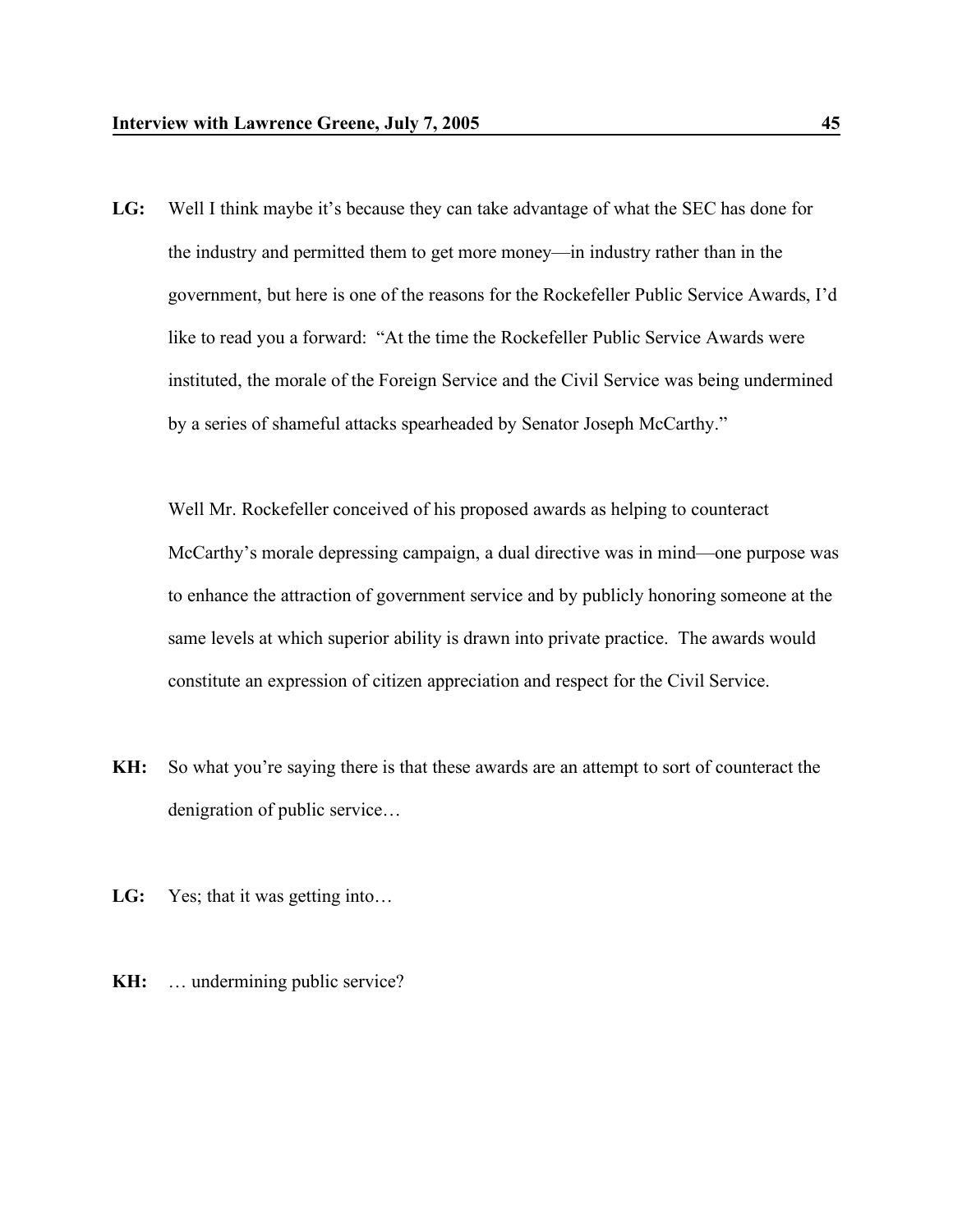- **LG:** … it was becoming like this guy, Joe Weiner was saying, well we don't need top-grade men; we can just get the humdrum ordinary guy who isn't at the top of his class. Well I think that the government should have top-grade men and they should try to get them and maybe they should pay for it.
- **KH:** But the SEC wouldn't have become the agency that it is. One of the historians has written about the SEC as the most effective New Deal agency of all; it's one of the lasting achievements of the New Deal.
- **LG:** Absolutely.
- **KH:** And it wouldn't have been that without…
- **LG:** And that's why it was discouraging when—well some of the actions took place at the SEC in recent years due to politics and why it may happen again because Donaldson was in favor of a change in the accounting area with respect to stock options and how you account for them—an expense or just off the books and you know very well that stock options when they are finally taken and used do affect the financial statements. It's difficult to find out what kind of an expense—that's true, but it should be done.
- **KH:** Maybe because once again that the mission that you started with at the agency is—this is an investor's agency but the only way to make this whole system work is to have clear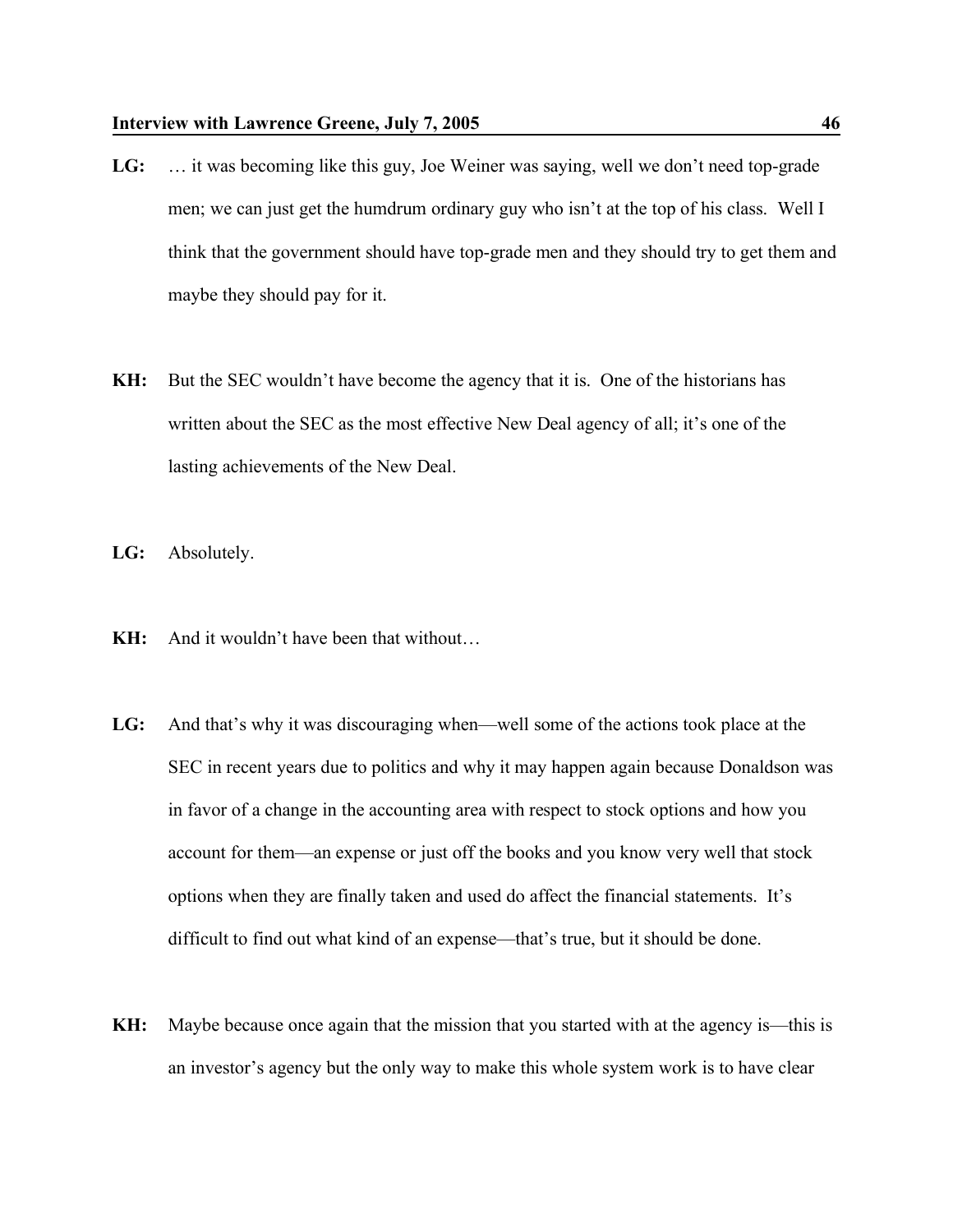rules, understandable rules that everybody knows what's being done so investors and businesses can profit by it.

- **LG:** Absolutely, I think that's basic, and as long as that happens, I think our general U.S. economy will be tops in the world. I don't know—well in England, I think they've done their best to try to achieve the same thing.
- **KH:** Do you have any other recollections or anything you want to add? I think we've covered pretty much all the major topics. We've got your career. We've got a lot of good information about the people that you worked with, your job there, how you worked with those folks, how you came to be at the SEC, and the things that you did during your long career there. Anything you want to add in particular?
- **LG:** I just have fond memory of all the many people I knew and worked with and so many have gone, it just seems to me so sad that they're not around, guys like Milton Freeman, Manny Cohen, Ray Garrett, Ganson Purcell, and Roger Foster. And there were many wonderful women professionals I worked with.
- **KH:** But in a sense, the work that they laid the foundation for is still very much around.
- **LG:** Absolutely.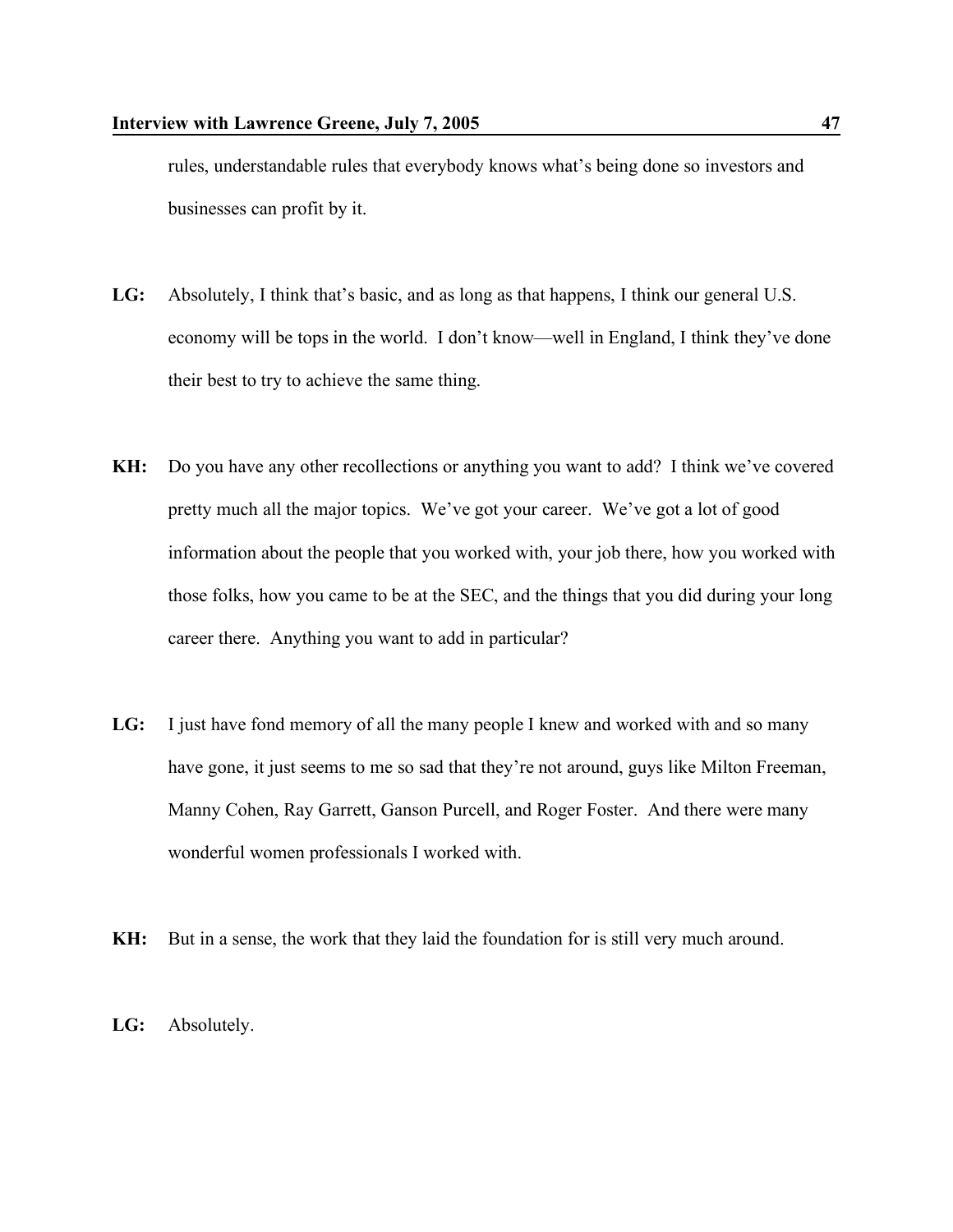- **KH:** And that's the best that you can say about somebody isn't it—about the legacy they leave?
- **LG:** Yes, Milton Freeman, for example was the guy who got Rule X-10-B-5 on the books. It took years before he could manage it and then Rule 10(b)5 is, as he said, a statute in itself.
- **KH:** Right.
- **LG:** It was one of the great building blocks of the SEC's field of regulations.
- **KH:** I was reading a little bit of information and we'll finish on this, but I was reading a little bit of information about the SEC in 1939 getting involved in proxy, in other words, developing a set of rules for proxies and there was a letter from one of the companies who's gotten the SEC regulation and they're writing back to the SEC and said we've got—because the SEC sent out—they had a policy of sending this information out to all the companies and getting comment on them before they finally implemented the rule, and one of the companies writes to the SEC and says I got this from you on proxies; if you can please tell me what it means so we know how to respond, we'll be glad to respond. But the truth is of course and eventually it got passed and the rules did change on that.